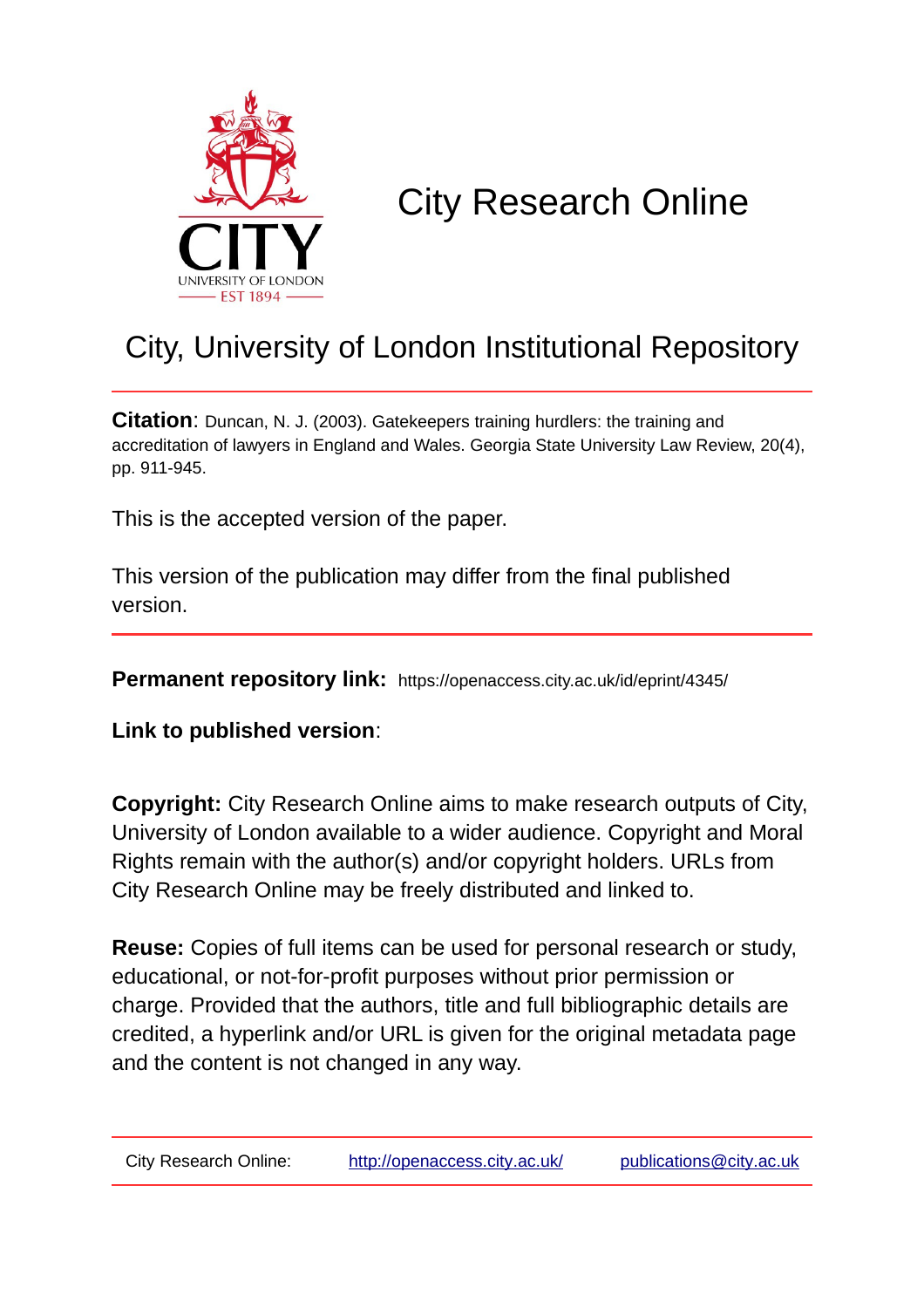# **THE TRAINING AND ACCREDITATION OF LAWYERS IN ENGLAND AND WALES**

## **Nigel Duncan\***

### **DRAFT**

## **Introduction**

This paper first presents the structure of the requirements for the education, training and accreditation of lawyers in England and Wales in an attempt to provide a context for what follows. It then provides more detail of the requirements of the different stages before turning to look at some critical issues in this jurisdiction, which may throw some light on the current debate about accreditation for the Bar in the United States.

## **The Professional Context**

## *A divided profession*

 $\overline{a}$ 

The legal profession in England and Wales (E&W) is divided into two branches. Solicitors are the first contact for the lay client and will take full responsibility for most non-contentious work and litigation. The Bar is a referral profession, instructed for a variety of reasons. They develop special expertise in trial advocacy and have the right of audience in any court in the land. Many develop expertise in particular specialisms which leads to referrals in non-contentious as well as litigation matters. That said, many solicitors' firms are organised into specialist departments and many solicitors also become specialists. However, they are only able to represent clients in the lower

<sup>\*</sup> LL.B, PGCE, LL.M., Hon FSALS, ILTM, Principal Lecturer, Inns of Court School of Law (Institute of Law), City University.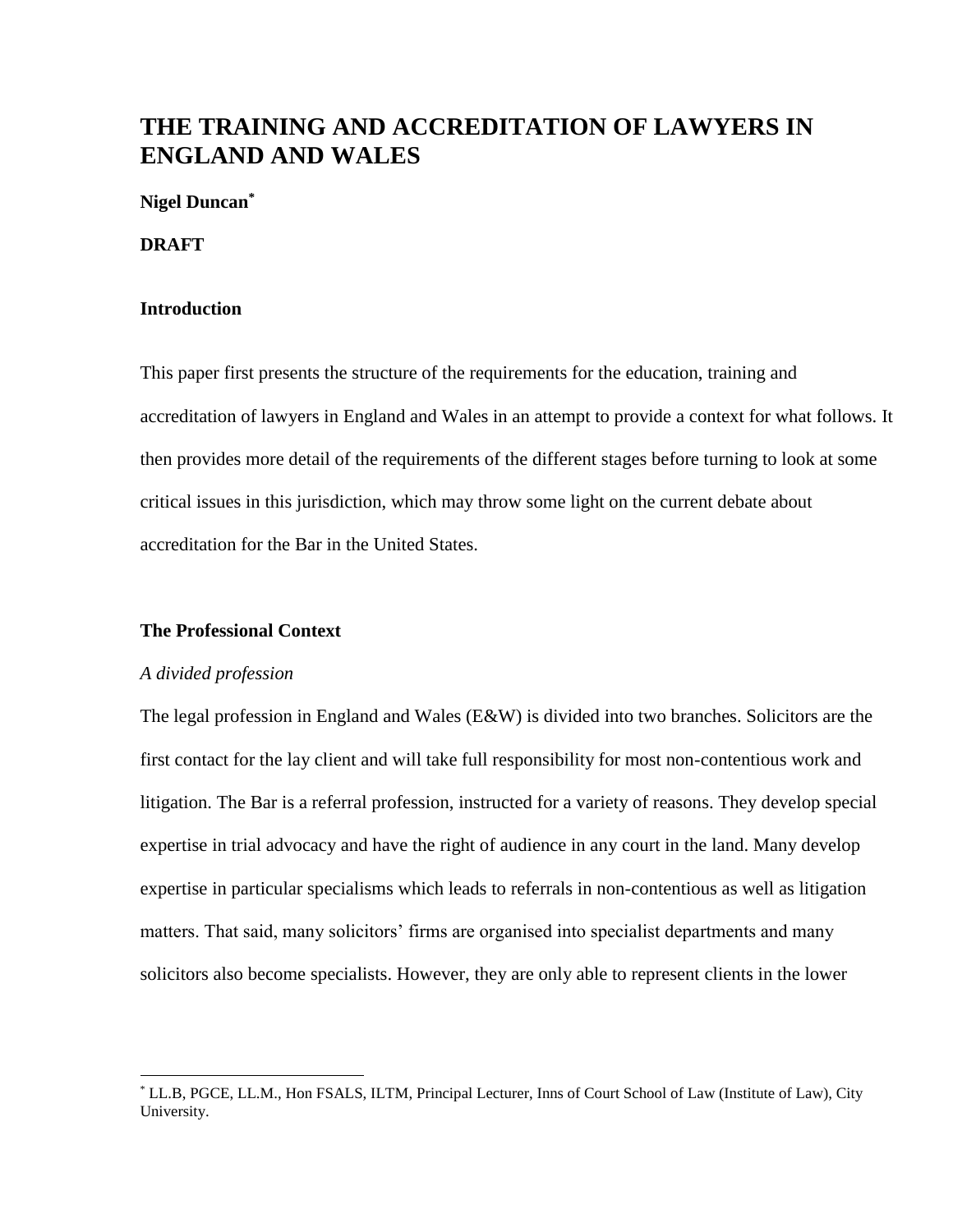courts unless they become Solicitor Advocates (a process controlled by the Bar which, if successful, gives them rights of audience).

## *Organisational structures*

Solicitors work in partnerships or occasionally as sole practitioners. Partnerships can be small provincial practices dealing largely with conveyancing, probate, minor civil litigation and criminal defence work or large international firms with thousands of solicitors and an annual turnover of many millions undertaking major corporate commercial work.

Barristers work as independent practitioners, but form sets of chambers to share clerical, library and telecommunications services and to attract briefs from solicitors. As a referral profession they do not need to hold client money and their overheads are lower than those of solicitors. Thus barristers may be instructed for their specialist expertise but also as an economical way for a solicitor to ensure effective client representation in court.

## *Professional bodies*

Each profession is controlled by its own professional body, which establishes requirements for training, accreditation and continuing professional development, and establishes the rules of professional conduct. $<sup>1</sup>$ </sup>

The Law Society<sup>2</sup> regulates the solicitors' profession, provides for practising certificates and represents the profession to Government. Barristers are called to the Bar by one of the four Inns of

<sup>&</sup>lt;sup>1</sup> See: The Bar Code of Conduct; The Guide to the Professional Conduct of Solicitors.

<sup>2</sup> www.lawsociety.com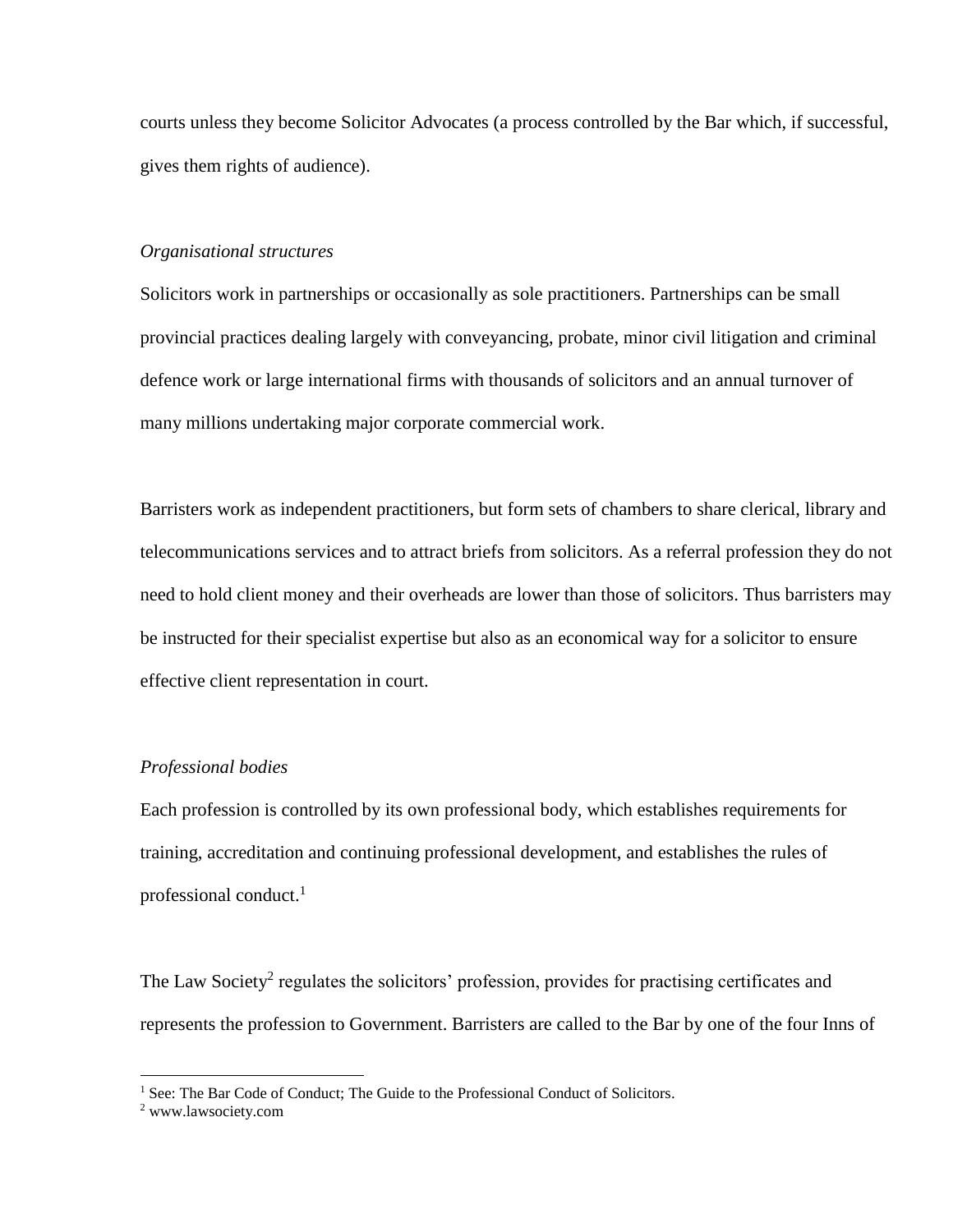Court<sup>3</sup>. However, regulatory processes are the responsibility of the General Council of the Bar<sup>4</sup>, on which the Inns are represented. The 'cultural' life of the Bar is provided in London by the four Inns of Court but outside London the Circuits<sup>5</sup> are of more importance.

## **The Training and Accreditation Regime**

In the UK, mainstream legal education starts at undergraduate stage with a three-year LL.B. degree. To be recognised by the professions this must include the 'foundations' of legal knowledge and certain skills<sup>6</sup>. An alternative is to take an undergraduate degree in another subject and then do a one-year course leading to the Common Professional Entrance (CPE). The CPE has the same requirement for legal and skills content as the LL.B. degree. Having taken this academic stage of legal education students must decide which branch of the profession to pursue. If they wish to become solicitors they must do a one-year Legal Practice Course (LPC); if barristers, a one-year Bar Vocational Course  $(BVC)$ .<sup>7</sup> Thereafter there is an apprenticeship stage. For barristers, this is a oneyear pupillage; for solicitors a two-year training contract. Both apprenticeships incorporate compulsory courses. Solicitors are enrolled and receive their practising certificates after successful completion of all these stages. Barristers are Called to the Bar after successfully completing their BVC, and acquire limited practising certificates after the first six months of their pupillage.

<sup>3</sup> Gray's Inn, Lincoln's Inn, Inner Temple, Middle Temple.

<sup>4</sup> http://www.barcouncil.org.uk/

 $<sup>5</sup>$  Northern, North Eastern, Wales and Chester, Midland, South Eastern and Western, offering training, social and</sup> cultural activities.

<sup>6</sup> Public Law, including Constitutional Law, Administrative Law and Human Rights; Law of the European Union; Criminal Law; Obligations including Contract, Restitution and Tort; Property Law; and Equity and the Law of Trusts. In addition students must be trained in legal research and achieve a number of general transferable skills. The requirements are agreed by the Law Society and the Bar and are common to both branches of the profession, although the Bar requires students to pass with at least a lower second class degree. Details are available on http://www.legaleducation.org.uk/Degrees/ddownloads.php

 $^7$  All these courses may be taken on a part-time basis, in which case the three-year degrees generally take five years and the one-year courses take two years.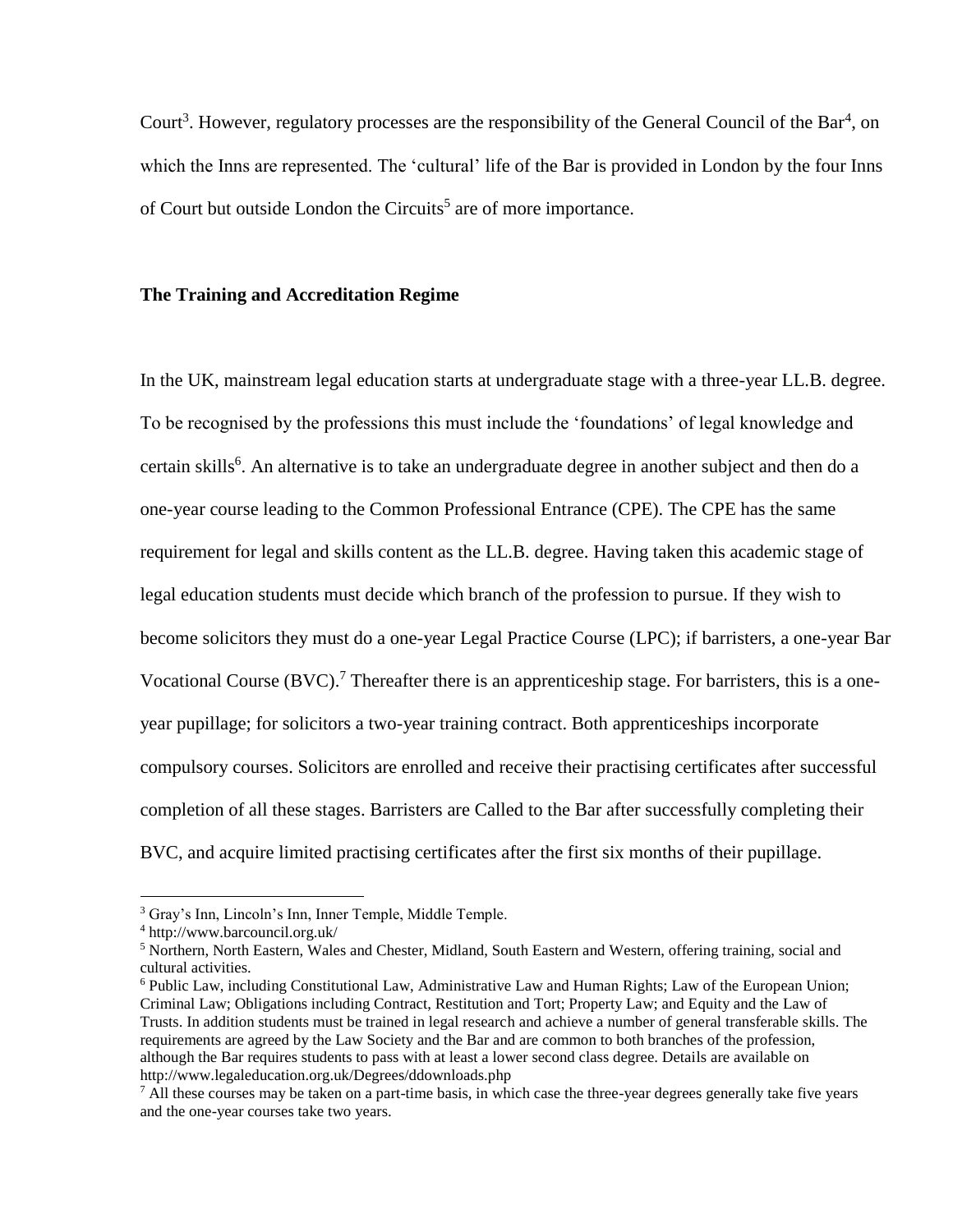This may be conveniently presented in diagrammatic form.



# **QUALIFICATION**

This contains three stages: the Academic Stage (undergraduate), the Vocational Stage (LPC or BVC) and the Apprenticeship Stage (training contract or pupillage). There is one exception to the separation of these three stages. This is the exempting degree at Northumbria University. This fouryear course combines the content of the undergraduate LL.B. with the vocational courses and is recognised by both professions. It remains true that the vast majority of lawyers qualify through the three-stage process described above.

I shall address each of these stages in turn. Before doing so, however, I should add that both branches of the profession also have requirements of continuing professional development for qualified lawyers. Although, following accreditation, this falls outside the brief for this paper, it is an important element of the context of the pre-qualifying regime.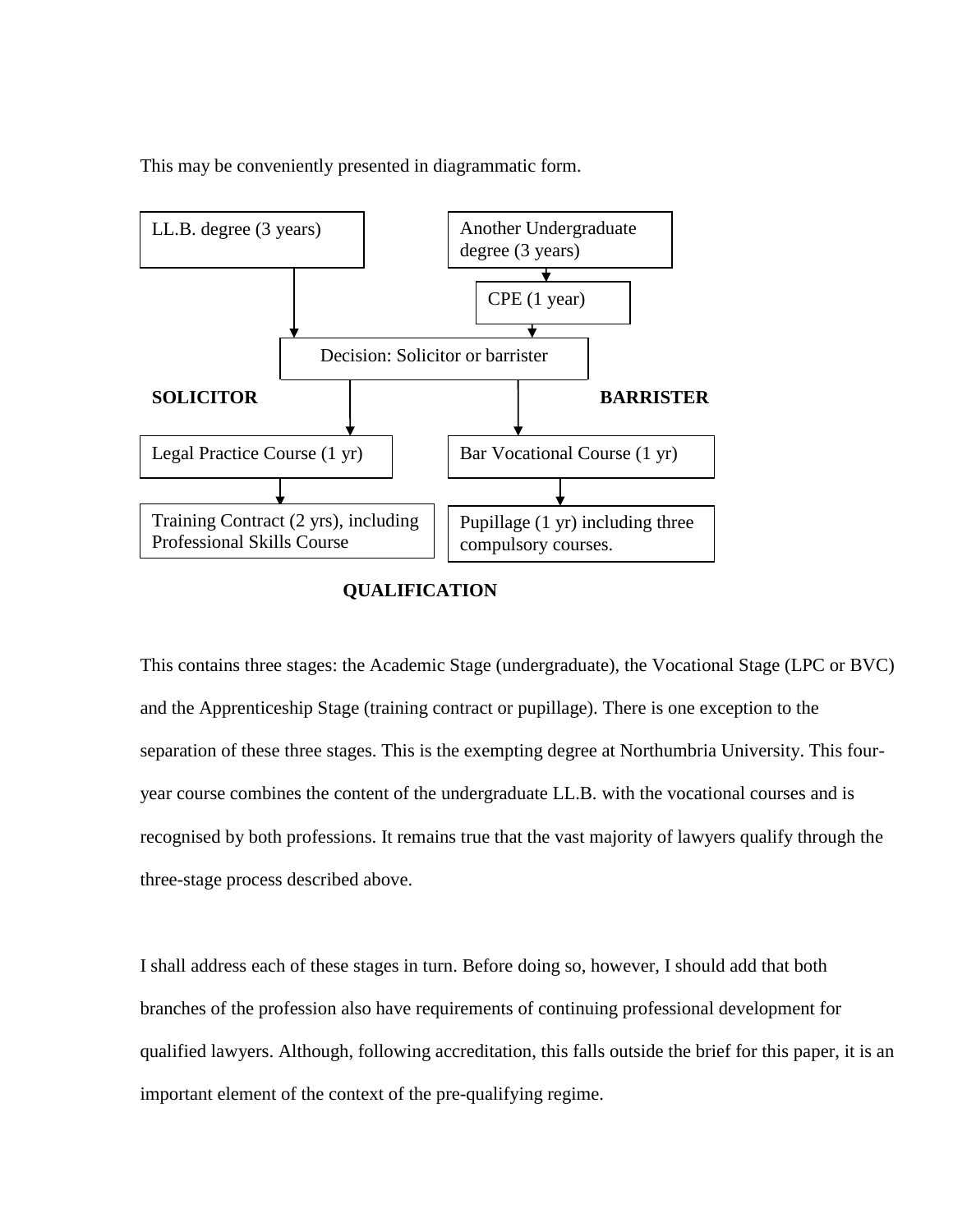## **The Academic Stage**

 $\overline{a}$ 

## *The Undergraduate LL.B. degree*

In the UK, undergraduate studies are funded by the State. The cost of providing courses is met through a state body: the Higher Education Funding Council for England and Wales (HEFCE).<sup>8</sup> This is supplemented by student fees, currently  $\pounds1,300$ . There is no state funding for the vocational stage, although many (particularly larger) solicitors' firms will pay for this stage for those to whom they have offered training contracts. Very few chambers offer similar support to students planning to read for the Bar, although some will fund the vocational year. Furthermore, the Inns provide a considerable amount of sponsorship to help with BVC fees.

In 2002-3 there was an intake of  $***$  undergraduate students. Although 92% of students intend to practise law when they start their degree programme, nearly two-thirds of final year students had not applied for a training contract or pupillage at the end of their final year, and less than 40% do in fact proceed into the legal profession. Some may be deferring their progress, most probably because of the high cost of the vocational stage. Many others, however, will have decided not to pursue the professional route because they have come to realise the intense competition for training contracts and pupillage.

This creates a tension in undergraduate provision which arises between those who consider that degrees should actively constitute the first stage of professional training and those who consider that the degree should be a purely academic activity, a liberal education for its own sake. There is

<sup>8</sup> Similar bodies exist to support higher education in Scotland and Northern Ireland respectively.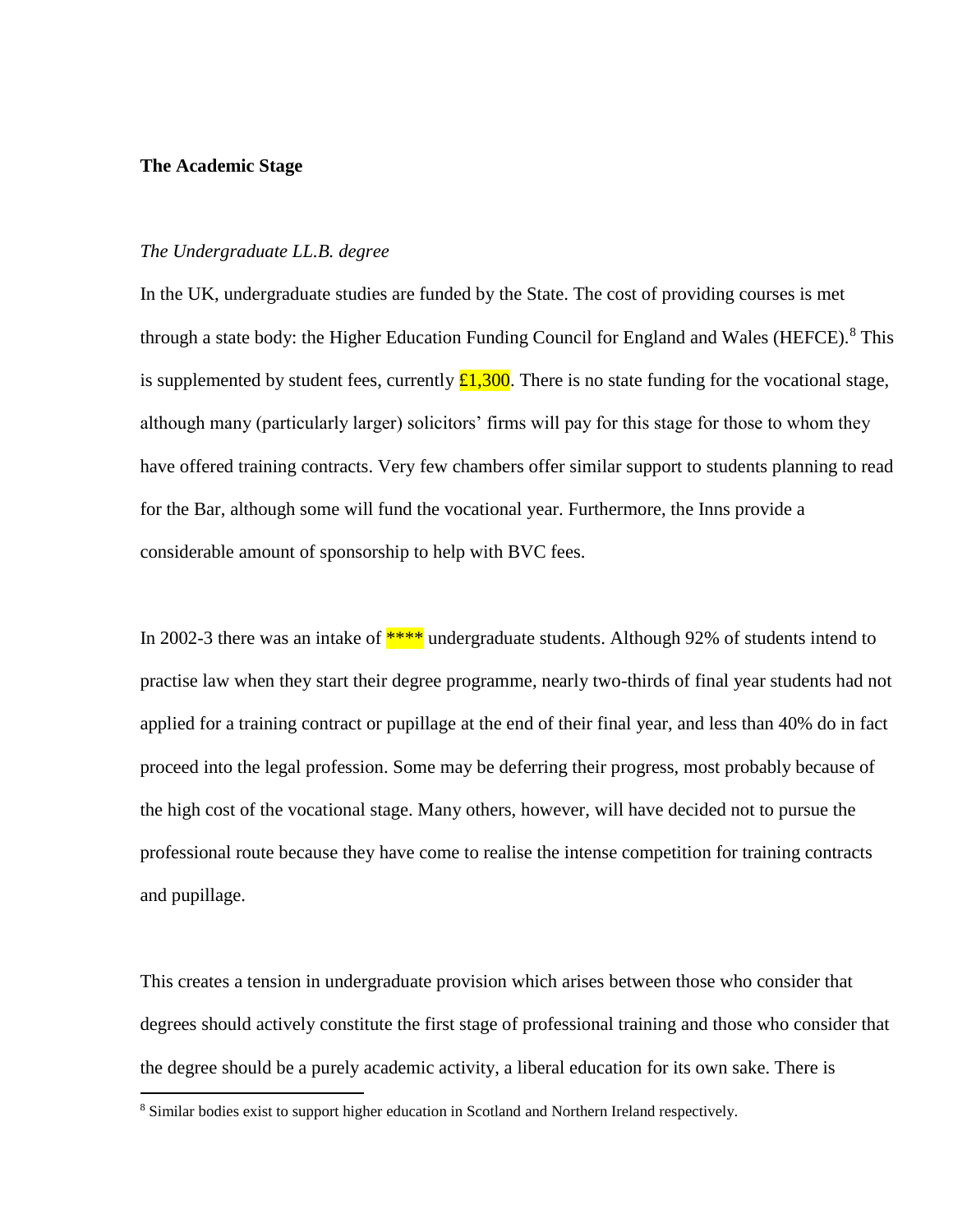continuing debate as to whether this tension is as real as it is perceived. The Lord Chancellor's Advisory Committee on Legal Education and Conduct attempted to bridge the gap in their First Report,<sup>9</sup> addressing the training and accreditation of professional lawyers. They presented their report as the rebirth of the liberal law degree<sup>10</sup> yet insisted that this involve the development of certain skills:

(i) the construction of logical argument;

(ii) the capacity for abstract manipulation of complex ideas;

(iii) the systematic management of complex factual information;

(iv) intelligent, critical reading of texts;

(v) the use of the English language at all times with scrupulous care and integrity;

(vi) the related ability to communicate orally and in writing in a clear, consistent and compelling way;

(vii) competence in retrieving, assessing and using legal texts and information including information technology skills. $^{11}$ 

In order to clarify what was meant by the aims of legal education the Report refers to '*intellectual integrity and independence of mind'*, <sup>12</sup> and quotes Dawn Oliver's statement:

A liberal education will have as an aim that students should not merely *know or know how to*  but *understand* why things are as they are and how they could be different and it is about a 'deep' approach to a subject, in which students try to relate ideas in one subject to those in

<sup>9</sup> ACLEC, 1996: *First Report on Legal Education and Training*, ACLEC, London.

<sup>10</sup> For a fuller argument on this see Hepple, B. (1996) *The Rebirth of the Liberal Law Degree*, 55, (3) Cambridge LJ p 470.

 $11$  Op. cit. n. 9. Annexure to Chapter 4.

<sup>12</sup> Ibid. para 4.4, italics in the original.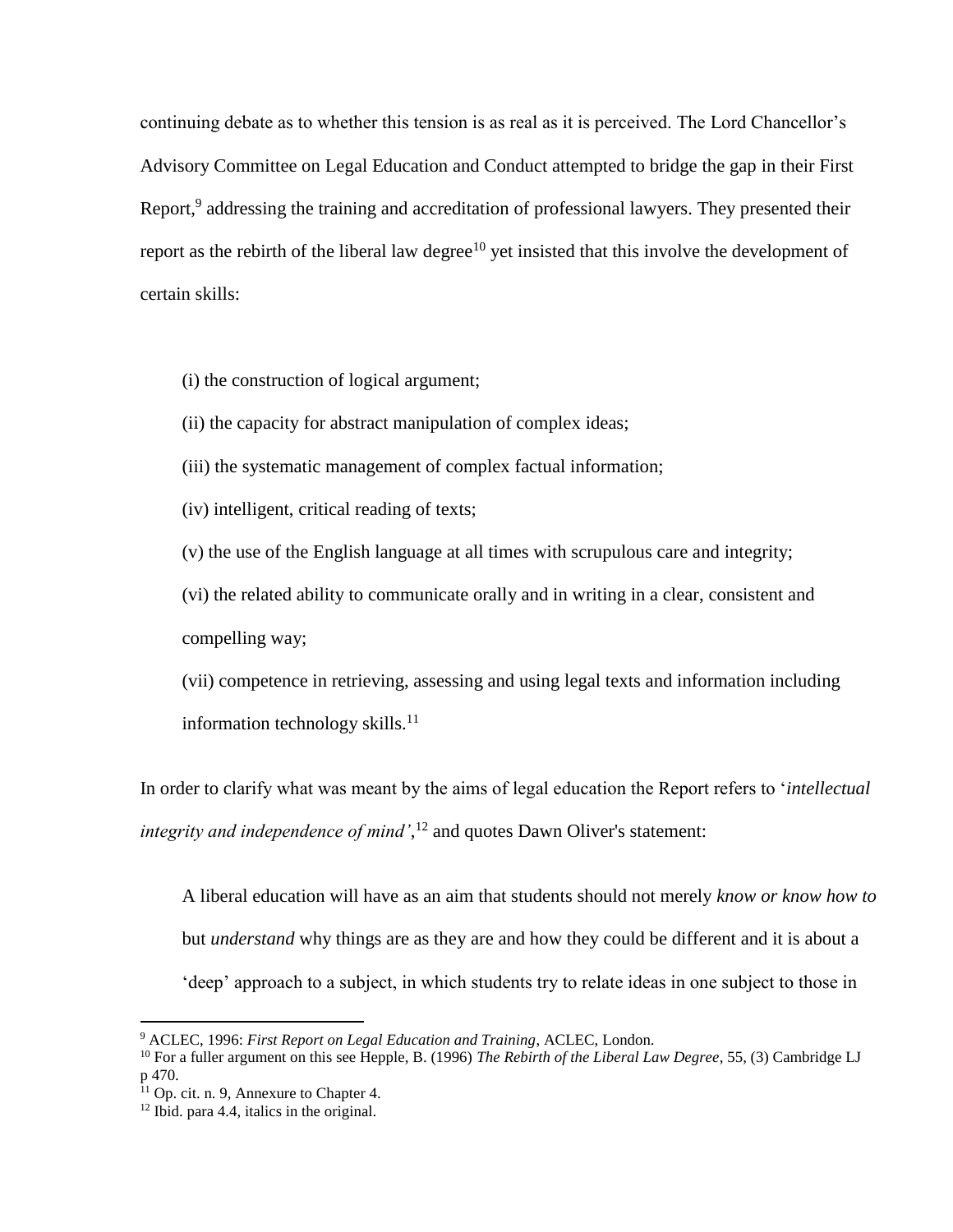others, to understand what they read, questioning material, making links, pursuing lines of inquiry out of interest.<sup>13</sup> (emphasis in the original).

The Report suggests how this might be achieved:

'[t]he intellectual rigour which we advocate involves not just knowing and understanding but acquiring and using relevant skills that allow one to put theory into practice. Learners should be actively involved in solving real problems that require the use of deeply understood knowledge.'<sup>14</sup>

The extent to which universities have responded to these suggestions varies considerably. Where the curriculum has been developed to respond to these demands a variety of innovative methods have been introduced. These have largely involved the introduction of clinical methods familiar in the USA.<sup>15</sup> These approaches prepare students better for a wide range of careers, but more significantly, introduce them to a context for their study of the law which can be hard to achieve in other ways. They learn how the law impacts on the lives of ordinary citizens, a perspective which enriches both purely doctrinal study and theoretical contextual studies such as socio-legal or economic analyses.

*The Common Professional Entrance course*

<sup>13</sup> Oliver, D (1994) 'Teaching and Learning Law: Pressures on the Liberal Law Degree' in Birks ed: *Reviewing Legal Education*, (Oxford) at p 78, quoted in ACLEC (op. cit. n. 9) at para 4.4.

 $14$  Op. cit. n. 9 at para 4.20. For fuller argument as to how academic and skills objectives may be combined see Duncan, N. 'The Skill of Learning', (1997) 5 JCLI http://webjcli.ncl.ac.uk/1997/issue5.

<sup>&</sup>lt;sup>15</sup> The development of different approaches to clinical legal education in the UK can be found in Brayne, H, Duncan, N and Grimes R: *Clinical Legal Education: Active Learning in your Law School* (Blackstone, London, 1998).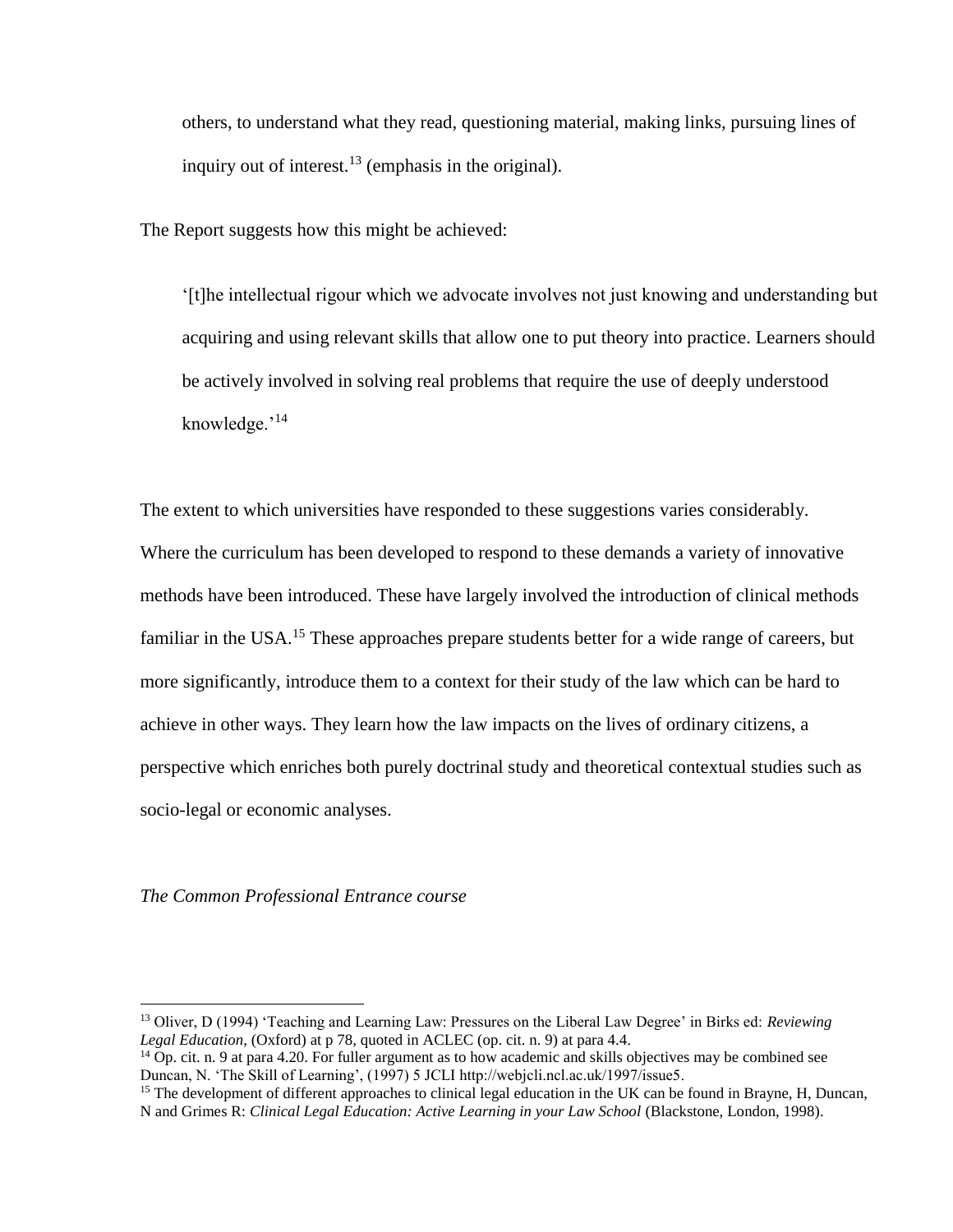This one-year course attracts a significant minority of entrants to the vocational stage. It has many critics, who either assume that no one-year course can provide enough law to prepare someone for vocational study or regard the exercise of covering the Foundations of Legal Knowledge plus the requisite skills as demanding a narrow, 'cramming' approach to study. Involving an extra year of study as it does, and without state funding, it may also be inaccessible to poorer students. There is no doubt that these are intensive and demanding courses. However, students graduating from them do at least as well on the vocational courses as those with full law degrees and they are regarded as attractive entrants by many firms of solicitors and barristers' chambers.

There are a number of potential explanations for this. The first is that students acquire most of their study and research skills on their prior degree course. They come to the CPE educated as graduates. They are a little older and more mature. Thus they may have many of the characteristics of an American J.D. student when compared with American undergraduates. It is also the case that their knowledge of the basic principles of law is fresher when they start their vocational year than is the case of LL.B. graduates.<sup>16</sup>

Finally, it might be observed that this route is the closest approach to the US system, involving as it does, a broad undergraduate education followed by focussed legal education (although the division of that legal education into academic, vocational and apprenticeship remains fundamentally different).

## **The Vocational Stage**

<sup>&</sup>lt;sup>16</sup> Bermingham, V. and Hodgson, J. *Desiderata: What lawyers want from their Recruits*, 2001, 35 Law Teacher p. 1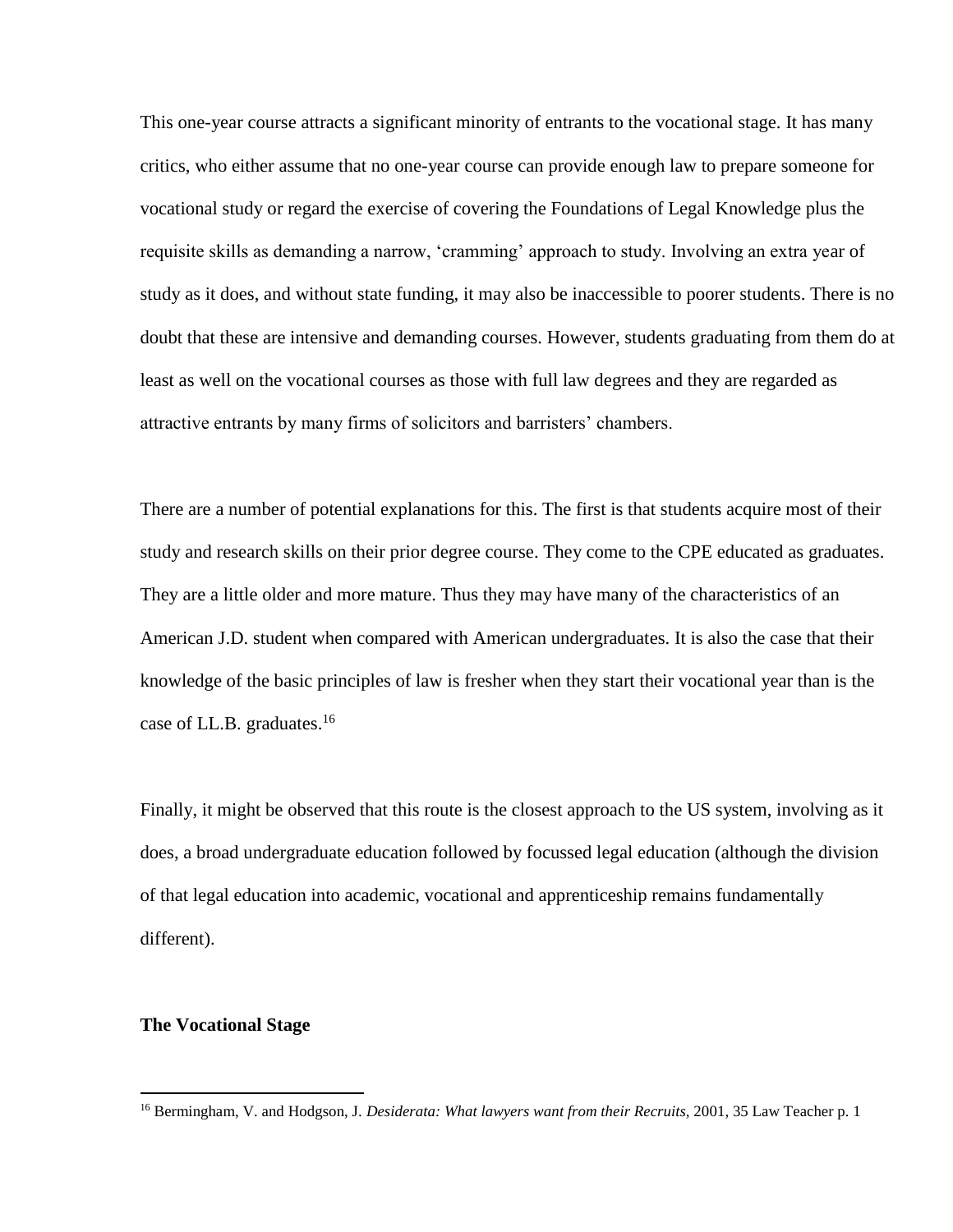This is the stage at which the two branches of the UK profession are split.

# *The Bar Vocational Course*

This was introduced in 1989 and designed to convert undergraduates into professionals by developing their practice skills and knowledge. Thus the new course devoted some 60% of its attention on a series of skills:

| Foundation Skills:              | Case Analysis;     |
|---------------------------------|--------------------|
| Interpersonal Skills: Advocacy; | Legal Research.    |
|                                 |                    |
|                                 | Conference Skills; |
| Written Skills:                 | Negotiation.       |
|                                 | Opinion Writing;   |
|                                 | Drafting.          |

These are taught and assessed largely through simulations, each of which constitutes a realistic brief from a solicitor. The focus differs from undergraduate studies in pursuing the best result for a client (rather than a theoretical study of the substantive law) and requires considerable attention to remedies.

In addition three areas of adjectival law were taught: Evidence, Criminal Procedure and Civil Procedure. At ICSL these are assessed by multiple choice test.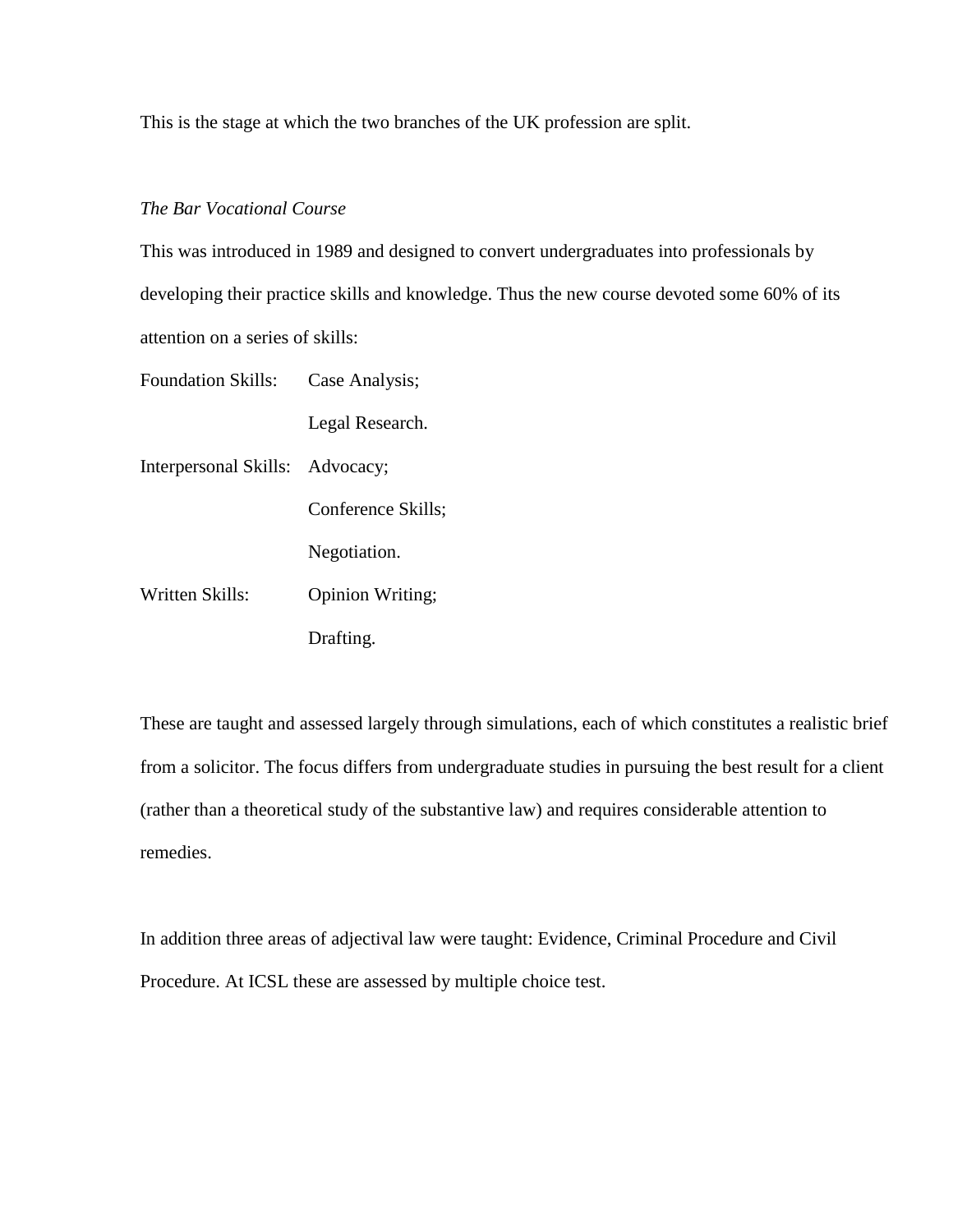Professional Conduct runs through all BVC teaching with simulated activities designed to throw up ethical dilemmas. It is assessed by having ethical problems 'hidden' in the skills assessments.

Finally, students study two options which are designed not purely to teach a new area of substantive law, but to develop the skills learnt earlier in the context of a new area of practice, addressing the procedural and other peculiarities of that practice area.

The basic contents of the BVC have not changed since 1989. However, the Bar Council maintains a continuous review of the course, its details and the assessment regime.

# *The Legal Practice Course*

The Law Society introduced the LPC in 1993. In some respects it was modelled on the BVC, consciously addressing practice skills and using simulated activity to develop contextual learning. However, the proportion of time devoted to skills was always less as the solicitors' profession demanded more attention to substantive law (in particular business law).

The required elements include the following:

- Core Areas: The Ethical; Skills; Taxation and European Contexts plus Probate & Administration of Estates
- Compulsory Areas: Litigation & Advocacy; Business Law & Practice and Conveyancing, (all to combine substantive law, procedure and practical skills work).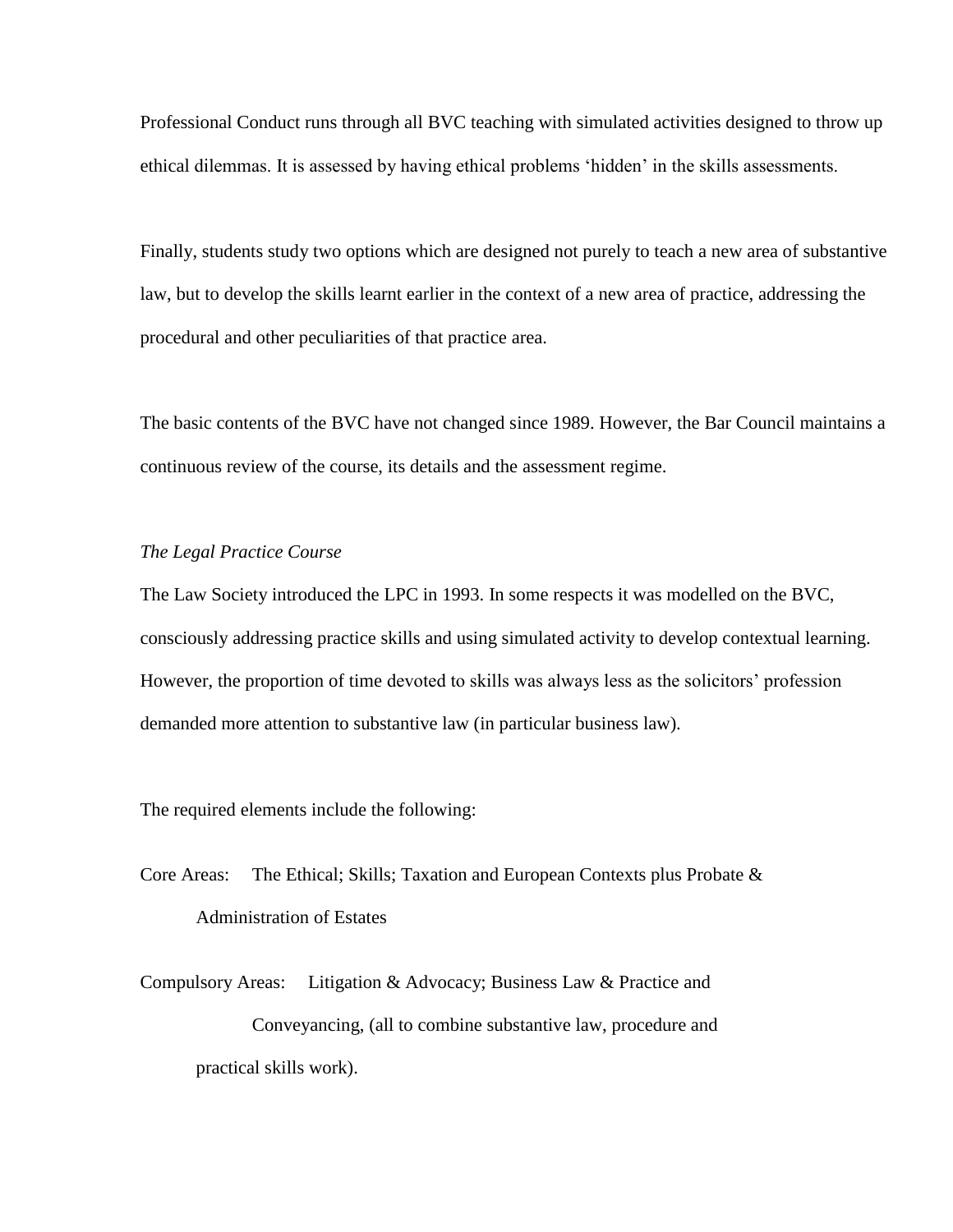Elective Areas: Students choose three electives from within the two areas of 'Private Client' and 'Corporate Client' work.

Pervasive Areas: Accounts;

Professional Conduct and Client Care (including Financial Services:) European Union Law; Revenue Law.

Skills Areas: Advocacy; Interviewing and Advising; Writing and Drafting and Practical Legal Research.

Thus, in effect, the LPC mirrors the BVC to the extent that it combines direct attention to the development of lawyering skills applied in as realistic a context as simulated activity can achieve, and integrated with the learning of those areas of law most important for the type of practice the student is likely to enter. The major content of adjectival law on the BVC reflects the forensic focus of much of the work of barristers, while the major Business Law and Practice focus of the LPC reflects the commercial focus of many solicitors' practices and the inclusion of other substantive subjects reflects the needs of private as opposed to corporate commercial clients. This indeed indicates a tension within the LPC, as few qualified solicitors practise in both fields. Recently a group of the eight largest firms of solicitors organized with three university providers of the LPC to introduce the 'City LPC' which concentrates as much as possible within the LPC framework on corporate commercial concerns.

# **The Apprenticeship Stage**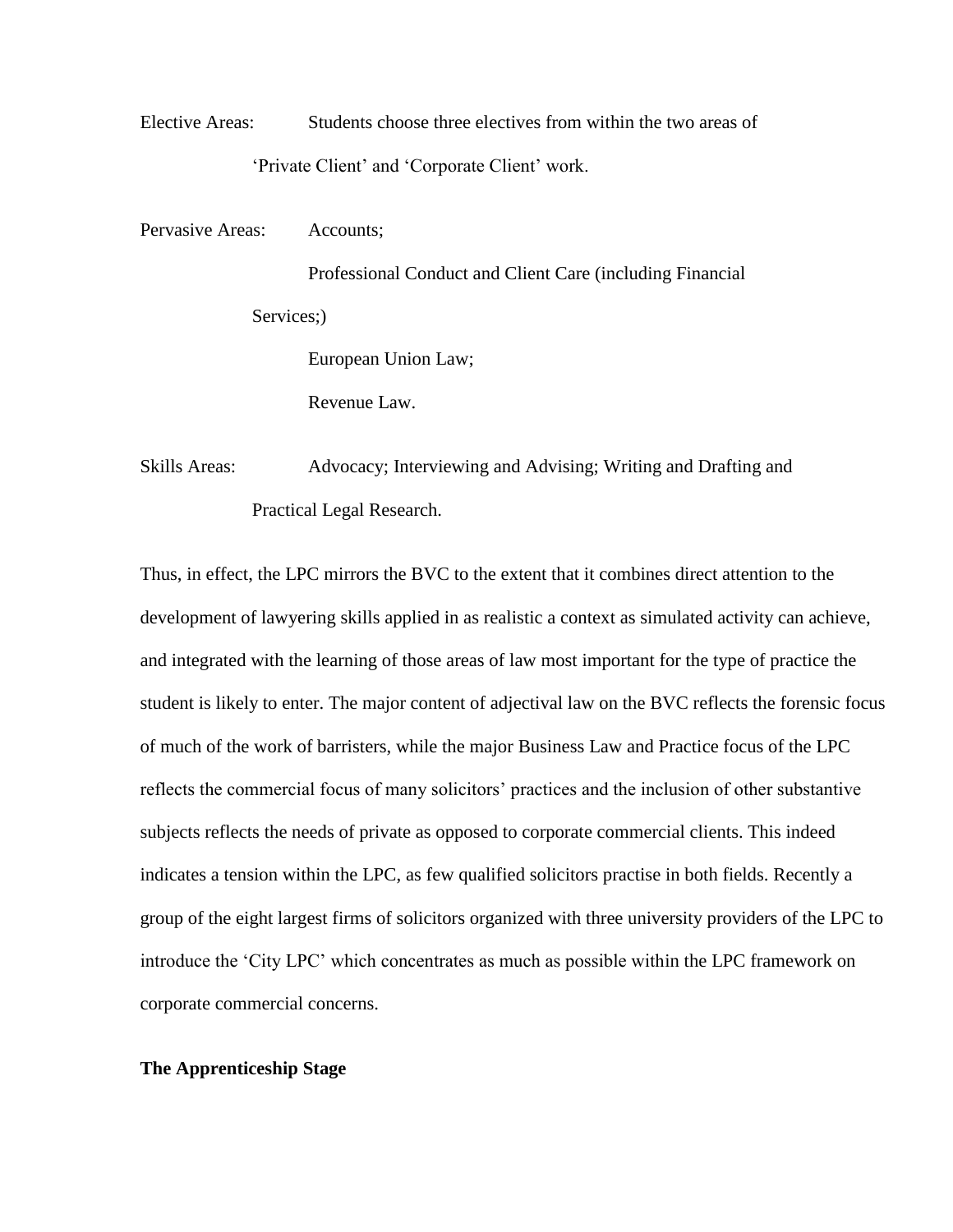Both branches of the profession require a period of on-job training before an individual may be admitted. The nature of this apprenticeship stage is influenced by the organizational structure of each branch of the profession.

Solicitors work in partnerships, often enormous. The larger firms recruit during the undergraduate stage, can afford to pay substantial salaries to attract the 'best' trainees and they will often provide funding for university and LPC fees as well. They will probably have Directors of Training to ensure that trainee solicitors receive the type of training the firm requires (while complying with Law Society requirements). Smaller firms will not have such resources to deploy and are more likely to recruit during or after the LPC. All firms, however, operate in a competitive commercial world and this provides an incentive to ensure that trainees do valuable work and receive a thorough training. The extent to which this is achieved will be explored below.

By contrast, the independent practising Bar is composed of individuals gathered into sets of chambers not formally constituted as partnerships. Chambers will generally take a collective decision as to how many (if any) pupils to take on but each pupil will be attached to a particular barrister: his or her pupil supervisor.<sup>17</sup> Chambers never reach the size of the larger solicitors' firms and few produce the level of income of partners in the large global firms. While many chambers do recruit during the undergraduate stage more do so during the BVC year, and fewer aspirant barristers have their fees paid for them by chambers. However, another aspect of the organization of the Bar, the four Inns of Court, provides an alternative funding system. Scholarship awards are offered by all the Inns which may cover or assist with BVC fees. This helps the Bar to compete for the most able students with the better-funded solicitors' profession. The total support from chambers and the four

<sup>&</sup>lt;sup>17</sup> The modern term to replace the former 'pupil-master or –mistress'.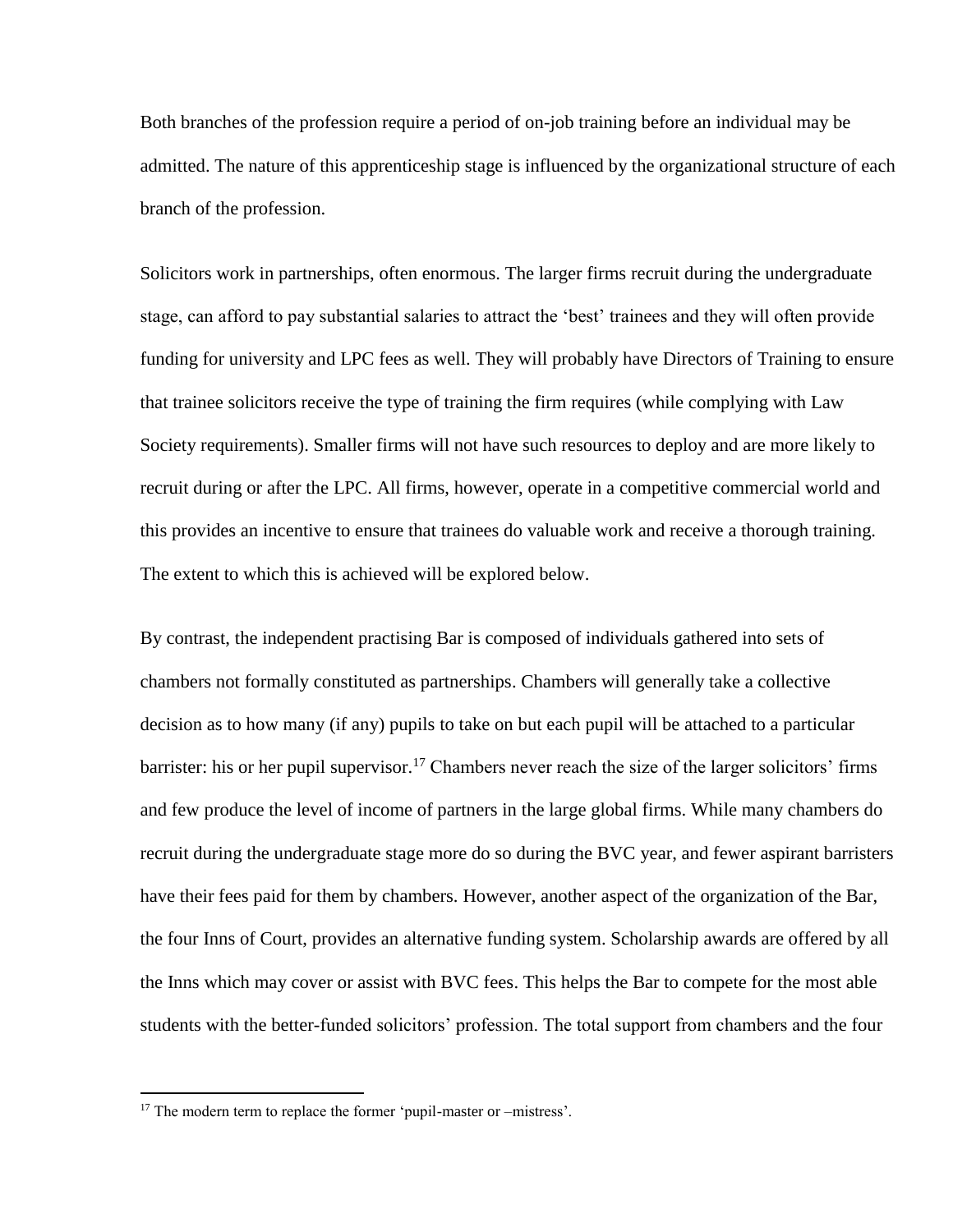Inns for students going through academic and vocational education and pupillage is currently some £11.7 million annually.<sup>18</sup>

# *Training Contract*

This is the two-year work-based apprenticeship for aspirant solicitors. The Law Society lays down certain requirements of a training contract.

Trainees should receive experience of at least three areas of substantive law (chosen from a prescribed list). In respect of each they should receive training in:

- Advocacy and oral presentation skills;
- Case and transactional management;
- Client care and practice support skills;
- Communication skills:
- Dispute resolution;
- Drafting;
- Interviewing and advising;
- Legal research;
- Negotiation.

 $\overline{a}$ 

They should experience contentious and non-contentious work and court and tribunal proceedings and ADR. They should receive three appraisals during the two-year contract and be given 'adequate guidance' on a day to day basis.

<sup>18</sup> D. Calvert-Smith: *Taskforce on Funding Entry to the Bar – Report for Consultation*, (2003) General Council of the Bar, 2.25.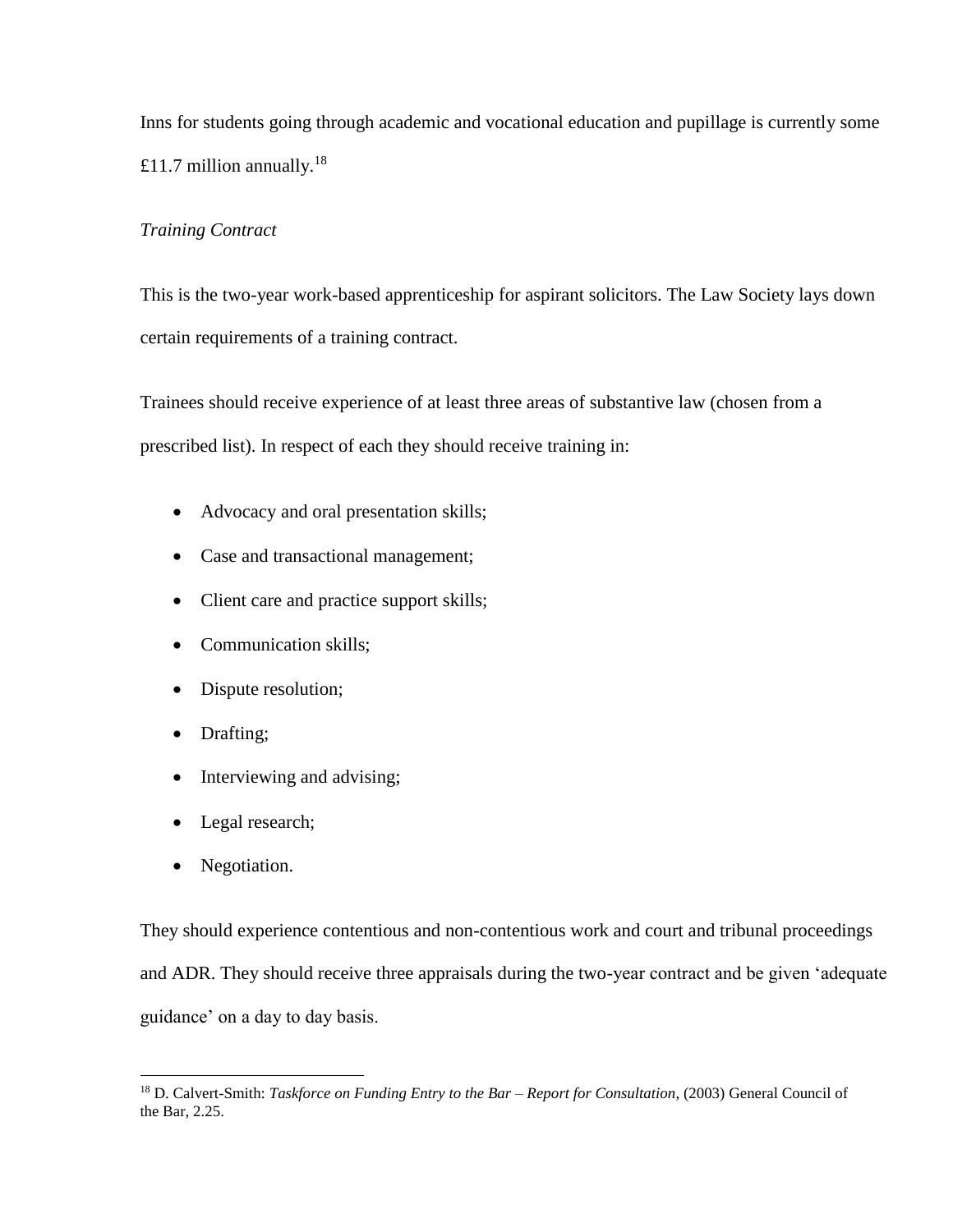Typically, a trainee will undertake four 'seats' during the two years of the contract, thus either returning to an area they choose to practice in or perhaps gaining experience in four substantive areas.

The Law Society recognizes a number of problems with this process. The larger, corporate commercial firms dominate the training contract as they are the best-resourced sector of the profession. It is widely reported that qualified solicitors who decide not to stay in that sector and who move to 'High Street' practice, working mainly with private clients and small local businesses often find that their training contract ill-prepares them for the needs of this sector. Reasons for this are generally presented as the shift from dealing with only small parts of a major transaction to taking full responsibility for many transactions, working in different areas of substantive law and the much greater client contact in small practices. Recent research, however, suggests that problems were more likely to arise from poor quality traineeships.<sup>19</sup>

The best experiences seem to have arisen where trainees had been given real responsibility and were able to move into the area of law in which they had spent their 'best' seat as trainee.

I loved my training contract … I think I certainly learned a lot. When I qualified as a Solicitor I didn't notice the change, and I didn't worry about 'oh! Crikey I'm now responsible for signing letters, and if I give advice I could be sued on it' and things like that. You know that day just came and went for me because I was already doing it.<sup>20</sup>

<sup>19</sup> A. Boon and A. Whyte: *Legal Education as Vocational Preparation? Perspectives of Newly Qualified Solicitors*, available at: [http://www.ukcle.ac.uk/research/boon.html.](http://www.ukcle.ac.uk/research/boon.html) 

 $20$  Ibid. p. 42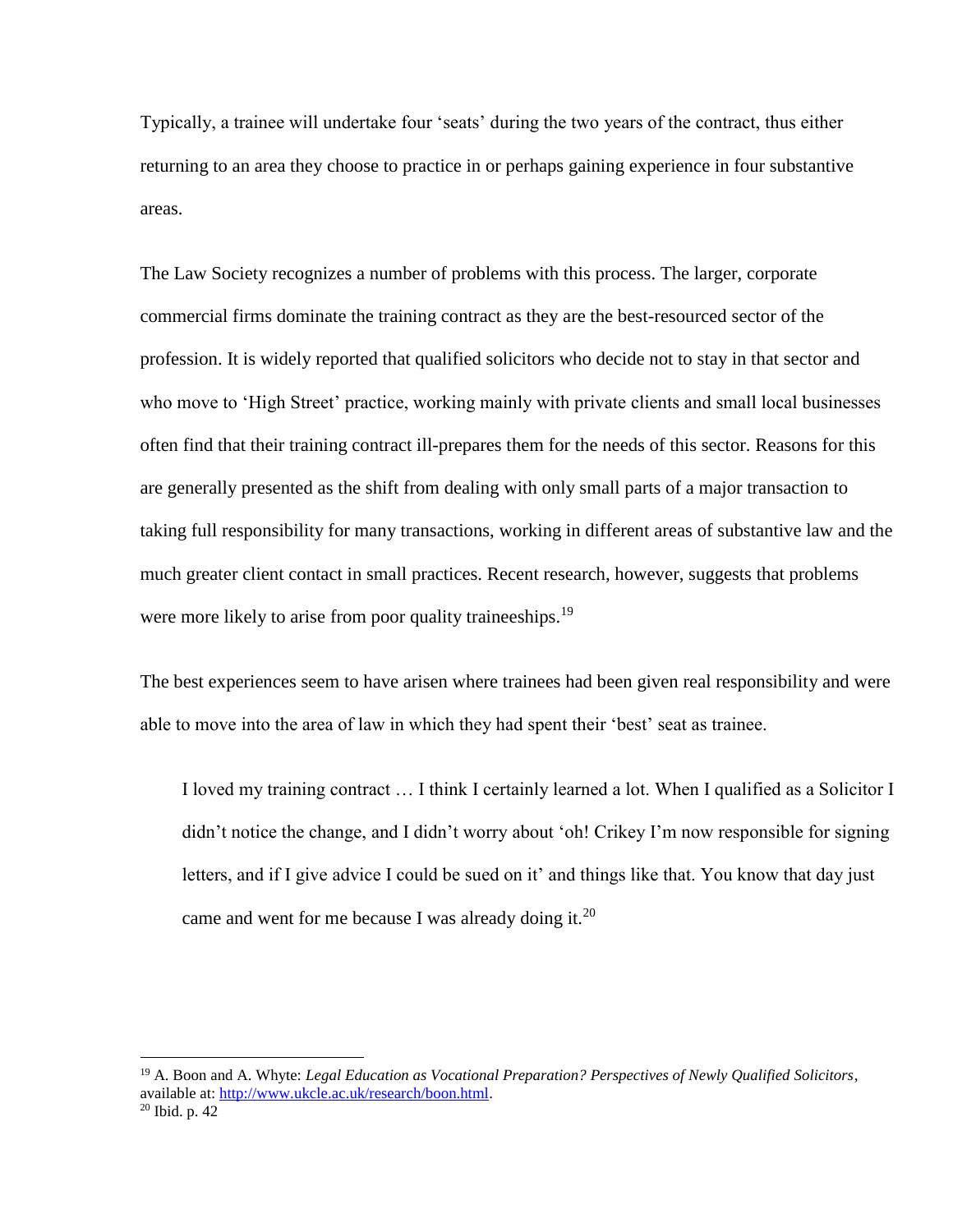Very specialist training contracts could create problems. One solicitor who had trained with the Crown Prosecution Service described herself as 'completely unprepared' when starting with a busy High Street criminal firm:

I haven't experienced the defence side because it's such a different side of life because you're never near criminals when you're prosecuting. The nearest you get is with the police; [a] completely different perspective.<sup>21</sup>

This reported experience was within the same substantive field. Others reported that shifts from working with many small clients to a few larger ones were not a problem.<sup>22</sup> Greater difficulties may arise when the first post-qualifying job requires practice in a completely different field.

Other problems arose in the larger commercial firms simply because of the pressure put on trainees. The expectation of working very long hours, although reflecting what was expected of fee-earners, was often resented by those on a trainee's income, particularly when they felt that they were being used as cheap labour rather than being given a rounded and diverse training experience. This could be overcome by camaraderie within the working group.<sup>23</sup>

The most effective training experiences seemed to share certain characteristics:

- Being given early responsibility;
- Being kept occupied with a lot of work;
- Being given support and help or constructive criticism when required.

A typical comment was:

 $21$  Ibid. p. 43

<sup>22</sup> Ibid. p. 42

 $23$  Ibid. p. 45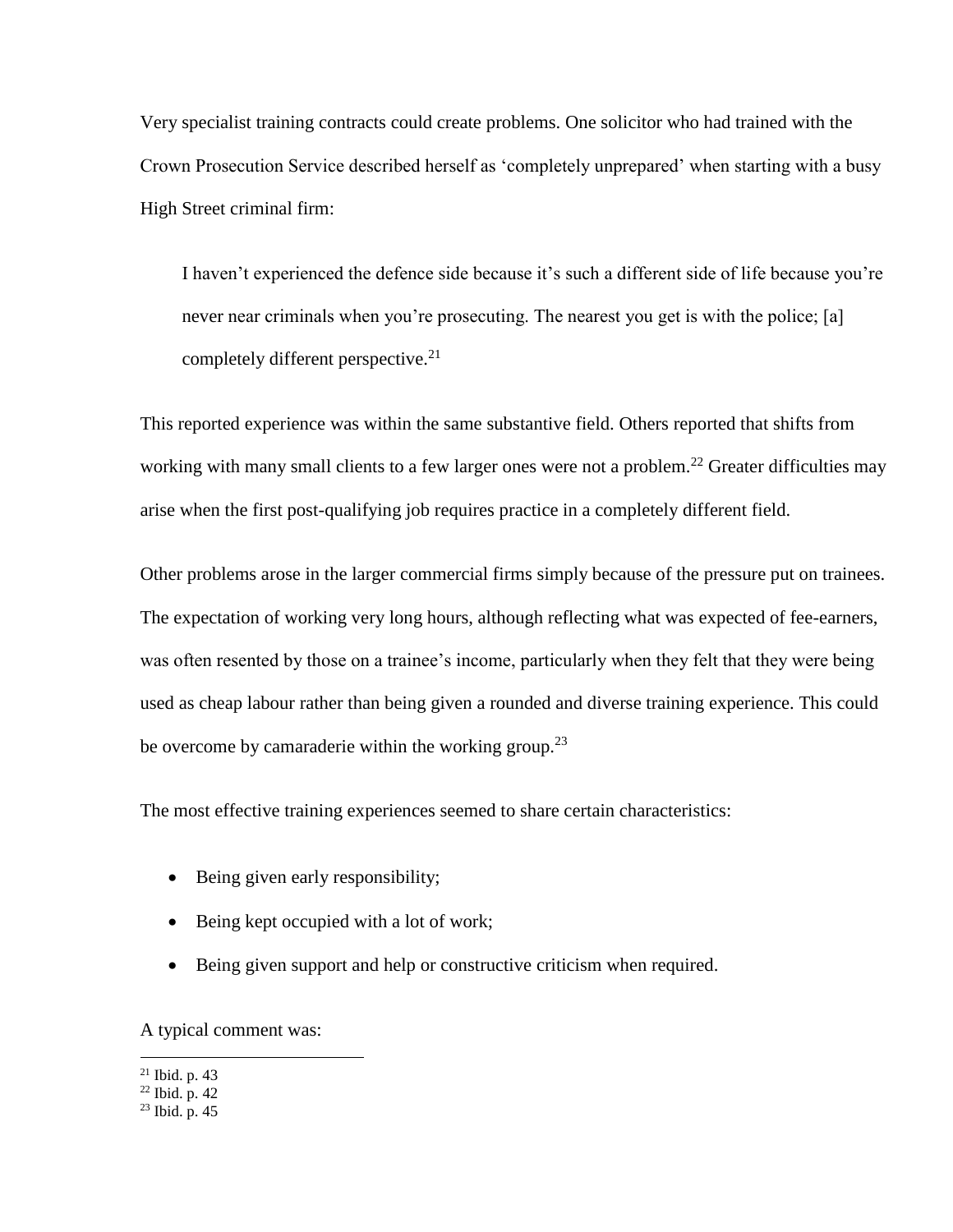I got a lot out of it, I'm not sure all of it was thought about at the top level and I think a lot of it I created myself. But I was allowed the ambit to do what I wanted; I was allowed to run cases, I was allowed to go and meet barristers … see clients on first interviews and run them on my own unless I needed help on them. So it worked quite well and I suppose there had to be a lot of mutual trust there and confidence in each other.<sup>24</sup>

These seem to be the core characteristics of an effective apprenticeship experience.

## *The Professional Skills Course*

This 72 hour course must be taken during the training contract and may be provided in-house or by study leave. Trainees must receive training in IT, Business and Commercial Awareness and three skills areas: Advocacy and Communication; Client Care and Professional Standards; and Financial and Business skills. There are also electives which expand on one or more of these areas. Few interviewees found it of much significance to their development.<sup>25</sup> Some resented its interference in their working pattern. Others found elements of it irrelevant (advocacy, for example, to an officebased practitioner). It was also suggested that firms resented the cost and disruption, and their consequent lack of interest was demoralizing for trainees.<sup>26</sup> There are no specific proposals to abandon or change this requirement. However, the thrust of the Training Framework Review (see below) suggests greater diversity in training methods which would presumably allow firms and educational organizations to propose alternatives.

*The Training Framework Review*

<sup>24</sup> Ibid. p. 44

<sup>25</sup> Ibid. p. 46.

 $^{26}$  Ibid. p, 47.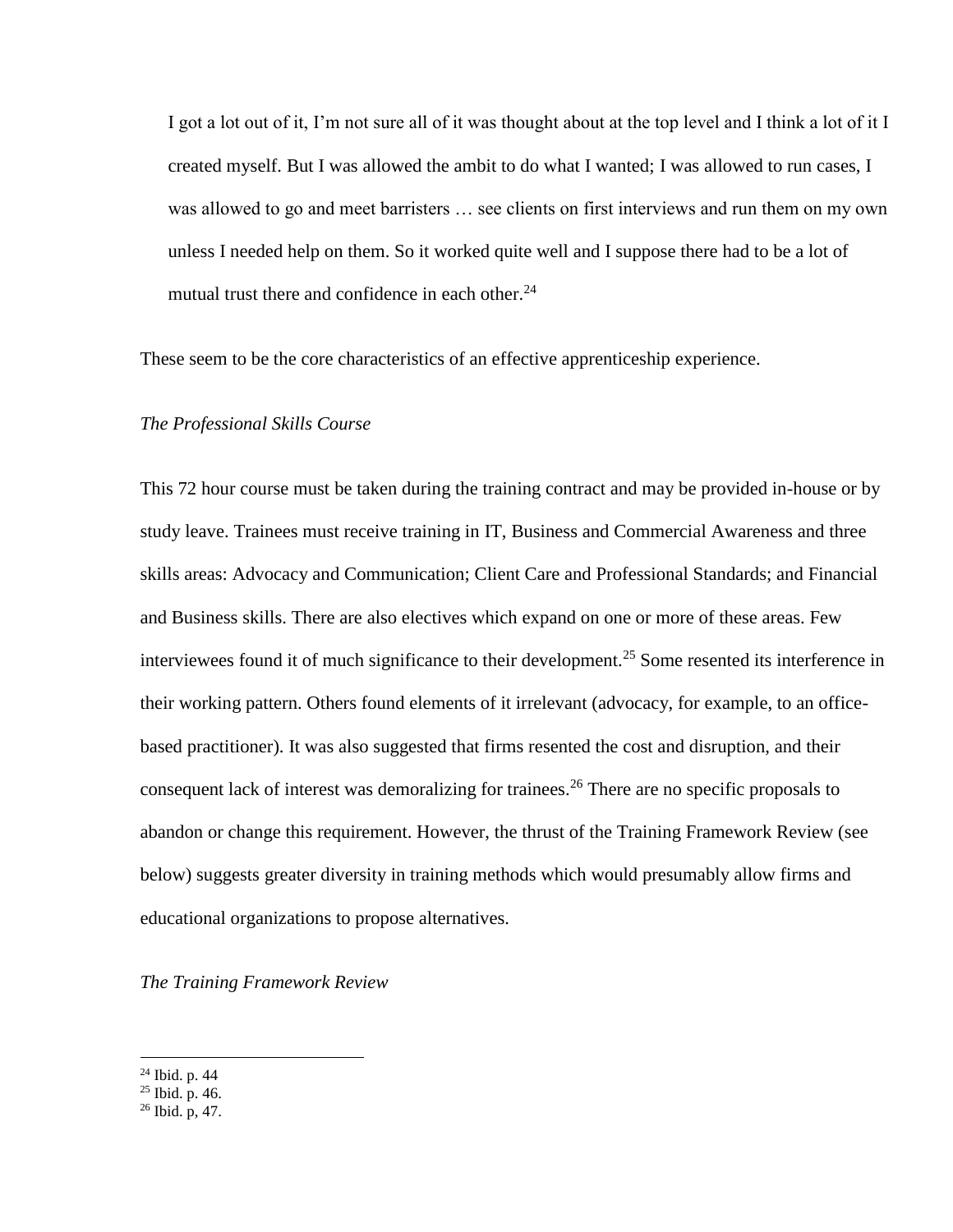The LPC is kept under review by the Law Society, which is currently reviewing the entire legal education process. An initial consultation paper in 2001,<sup>27</sup> followed by a conference,<sup>28</sup> led to an analysis of the responses by Professors Boon and Webb of Westminster University.<sup>29</sup> This was supported by a more qualitative interview-based study.<sup>30</sup> Currently the Law Society is consulting in more detail, but a number of proposals are tentatively put forward.<sup>31</sup>

The general approach is to concentrate on establishing the learning outcomes which aspirant practitioners must display if they are to be deemed suitable for admission, and devising methods of ensuring that these have been achieved. This approach is presented in contradistinction to prescribing in detail the process that students and trainees must go through. It is expected that this will encourage innovation in education and training regimes. Such innovations might include greater integration of the academic and vocational stages, or of the vocational and work-based learning stages. It might even be possible to emulate current medical professional training, where patient contact is experienced in the earliest undergraduate years. Such proposals would include clinical elements, an approach to legal study which is better-developed in the USA than in the UK.

Whatever proposals may eventually be accepted, a requirement for a period of work-based learning roughly equivalent to the existing training contract is seen as essential.<sup>32</sup>

The proposed outcomes are presented under five broad headings:

1. general intellectual skills;

<sup>27</sup> *Training Framework Review Consultation Paper*, Law Society, 2001.

<sup>28</sup> *Rising to the Challenge: Legal Education in the 21st Century*, 5 October 2001.

<sup>29</sup> A. Boon & J. Webb: *Report to the Law Society of England and Wales on the Consultation and Interim Report on the Training Framework Review*, see http://www.lawsociety.org.uk/

 $30$  see n. 19 above.

<sup>31</sup> In Discussion Paper: *Proposals for the First Stage of the Professional Education and Development of Solicitors – to the Day of Admission*, see http://www.lawsociety.org.uk/

<sup>32</sup> Ibid. para. 42-47.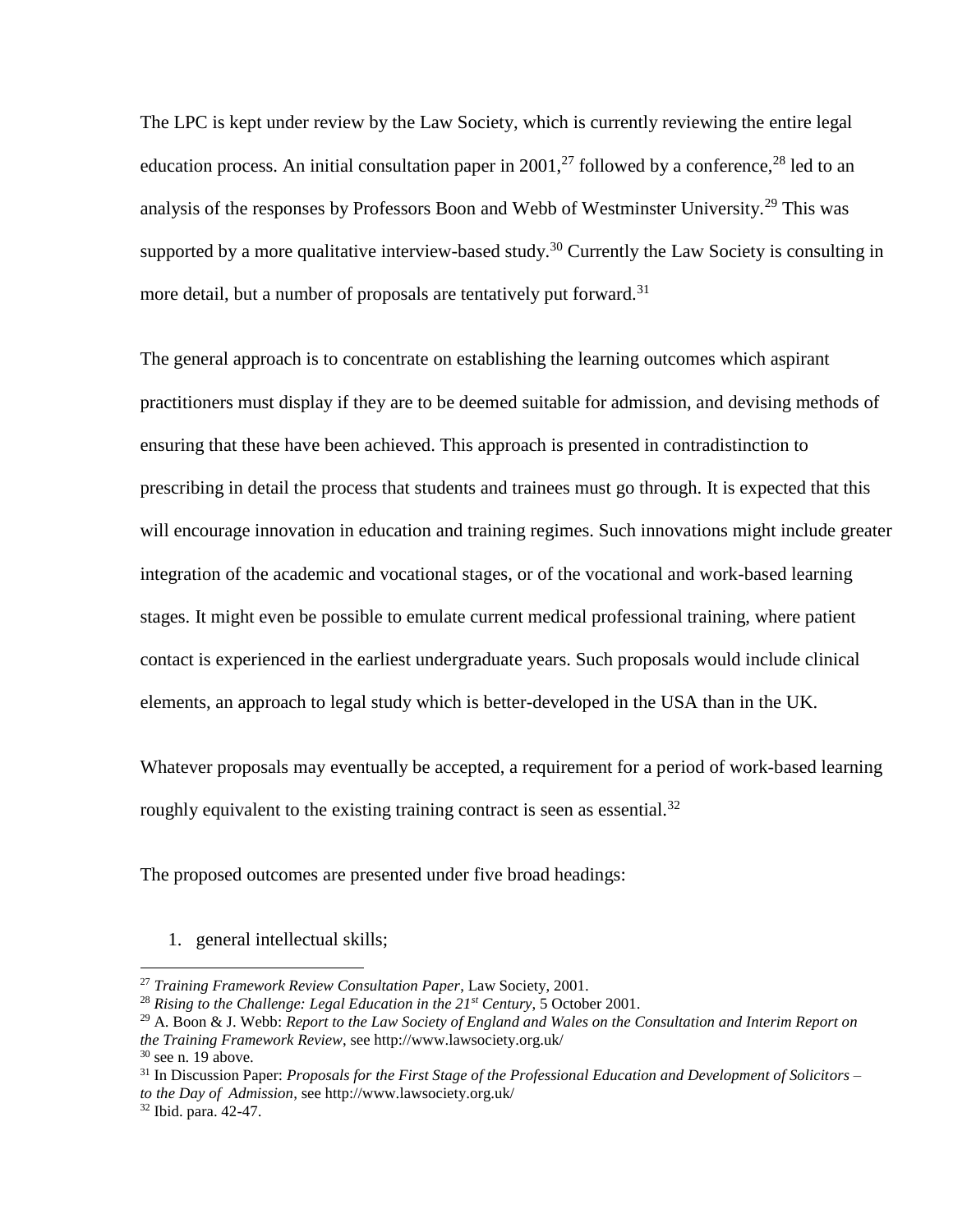- 2. core legal and technical knowledge;
- 3. ability to complete legal transactions and progress legal disputes towards resolution;
- 4. the values, behaviours, attitudes and ethical requirements of a solicitor;
- 5. professional, personal management and client relationship skills.<sup>33</sup>

The first should be satisfied by any undergraduate degree. The remainder, however, are likely to be built on by the various stages (or, by integrated programmes, if developed as suggested above). This should assist the process to become a genuine continuum whether structurally integrated or not.

Any provider would need to demonstrate how their proposed programme would meet the necessary outcomes, and the existing assessments at each stage of an undergraduate and vocational course would be augmented by a final assessment immediately prior to accreditation.<sup>34</sup> This assessment would focus on the fourth and (possibly) the fifth headings above, it being argued that the first three would be adequately assessed before the training contract.

This approach, dominated by consideration of outcomes rather than process, does not ignore the problems identified in training contracts. The Discussion Paper makes a number of proposals for work-based learning.<sup>35</sup> These include a requirement on trainees to keep a record of their training which would provide evidence of their progress towards and achievement of the overall outcomes. The solicitor supervising the training would need to review that record and certify its accuracy and validity. In order to ensure that this is done effectively revised rules would require the training of

 $33$  For details of what is conceived under these headings see ibid. para  $35 - 41$ .

<sup>&</sup>lt;sup>34</sup> I should stress that this is a proposal for discussion and not Law Society policy. Indeed, it is likely to be controversial in that it adds further assessment to what is already regarded as an over-assessed process. However, if the relaxation of process controls is to be justified by greater control over final outcomes, it seems a conclusion that is hard to resist. It is also of direct significance to anyone considering alternatives to State Bar Examinations as a basis for accreditation. Details of the proposals are in op. cit. n.31, para  $59 - 66$ .

 $35$  Ibid. para.  $48 - 58$ .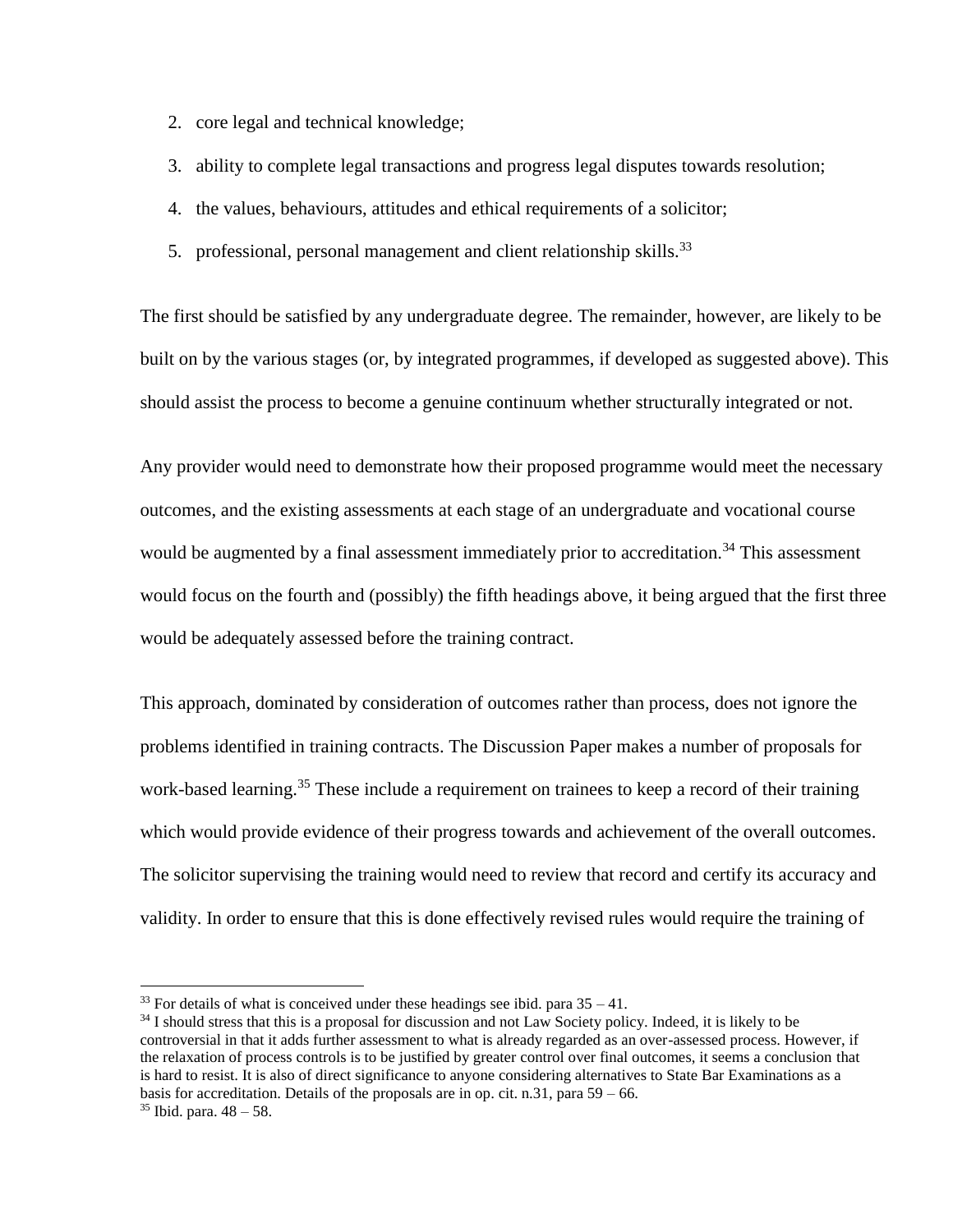supervising solicitors.<sup>36</sup> However, it is anticipated that an assessment at the end of the training contract would itself act as a check on the value and relevance of the work experience undertaken.

## *Pupillage*

 $\overline{a}$ 

Pupillage is a one-year apprenticeship, regulated by the Bar Council, which is divided into two sixmonth periods. During the second six pupils have a limited practising certificate and may take on their own cases.

Criticisms of the variability of the pupillage experience has led the Bar Council to introduce guidance and other requirements. The Education and Training Department produces a guide: *Good practice in pupillage*,<sup>37</sup> containing practical advice and ideas for chambers and pupillage supervisors to encourage best practice, grounded in research into the experience of pupils and the chambers in which they learn. Guidance to pupils comes in the form of a Pupillage File,  $38$  a ring-binder of guidance and information plus pro-forma pages for the pupil to use to record the learning and experience being gained.

Only experienced practitioners may become a pupillage supervisor. In order to take on a pupil the supervisor must practise from chambers or an office in which another lawyer with three years' rights of audience also practises. Only one pupil may be supervised at any one time. Pupillage may be undertaken in law offices as well as in independent chambers. Most of these are available from the

<sup>&</sup>lt;sup>36</sup> Respondents to the first consultation stage had identified concerns that they were not competent to assess prequalification competencies, see op. cit. n. 29, para 5.16.

<sup>37</sup> J. Shapland and A. Soresby: *Good practice in pupillage*, Bar Council, 1998.

 $38$  A new version is produced annually by the Bar Council under the sponsorship of Oxford University Press.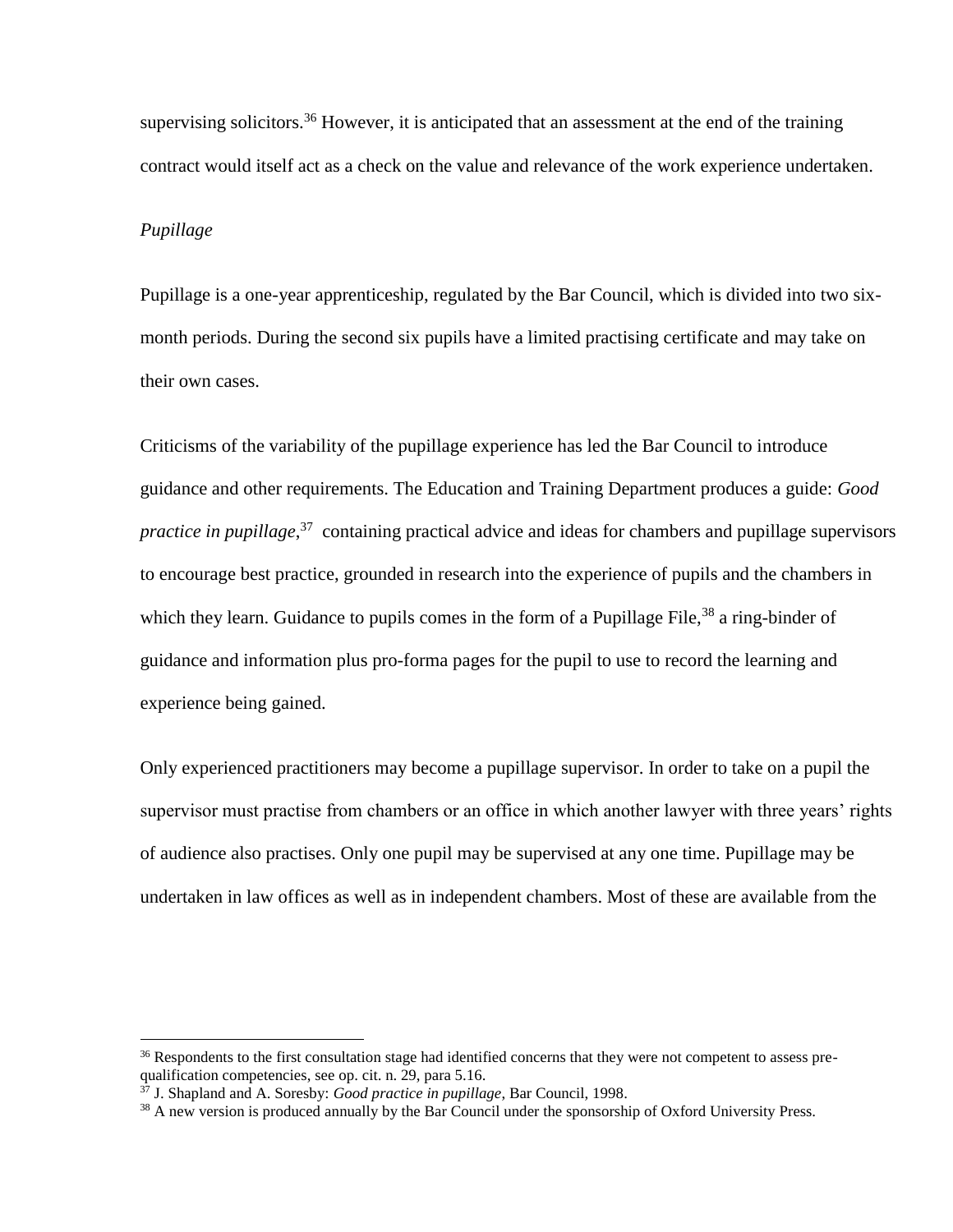Crown Prosecution Service or the Government Legal Service, but a few commercial organizations have successfully sought the right to offer pupillages from the Bar Council.<sup>39</sup>

During pupillage, pupils are required to undergo three training courses:

*Advice to Counsel*: a course offered in London by the Bar Council and outside London by the Circuits to introduce new pupils to the demands and culture of practice. It is widely criticised by pupils as dry and largely offering guidance on matters already experienced directly.<sup>40</sup> It may be more useful if offered before pupillage starts.

*Advocacy Training:* This is provided by the Inns and Circuits to build on the advocacy training provided on the BVC. It is generally well-received although civil chambers may criticise the fact that it focuses on criminal advocacy. Some chambers, as a result, have set up their in-house advocacy training, which is highly praised.<sup>41</sup> New proposals will improve the funding and monitoring of this advocacy training and pupils who fail will not be allowed to practise in their second six pupillage. $42$ 

*Forensic Accountancy:* This demanding course was felt to be irrelevant by most pupils, who questioned the need to attend.<sup>43</sup>

 $39$  This follows a period of time when a shortage of pupillages (and a leakage of young barristers trained in chambers to employment, seen as a subsidy of employers by the independent Bar) led the Bar Council to permit and encourage organisations employing barristers to offer pupillage.

<sup>40</sup> See: *Annual Report of the Monitoring of Pupillage Panels* (2003), General Council of the Bar, p. 9.  $41$  Ibid.

<sup>42</sup> See T. Dutton QC: *Advocacy Training at the Bar of England and Wales: Organisation, Delivery and Outcomes* (October 2002).

<sup>&</sup>lt;sup>43</sup> Op. cit. n.40. Although note that the implementation of the Proceeds of Crime Act 2002 requires lawyers to inform the National Criminal Intelligence Service should they suspect money-laundering or use of other criminallyacquired money. Failure to disclose is an offence, and this may affect attitudes towards this area of learning.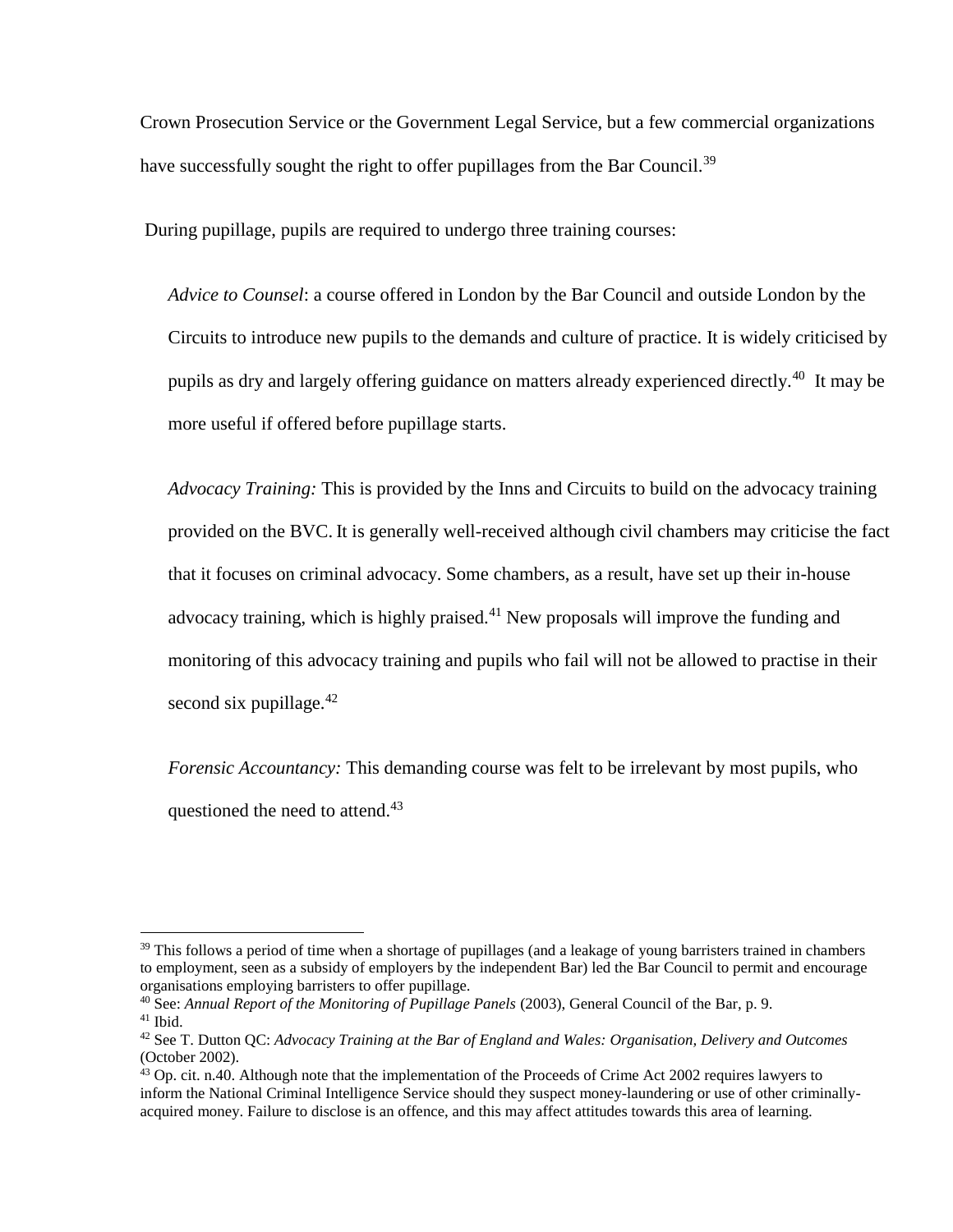The central purpose of pupillage is to provide experience to the pupil. Supervisors are required to permit pupils to read papers, draft pleadings and opinions and to require pupils to accompany them to court sufficiently to provide enough experience in the areas of practice undertaken by the supervisor. In order to ensure that pupils receive a sufficiently broad experience they are required to keep a checklist which contains a common core and other sections prepared by the various specialist Bar Associations. A third section provides for other experiences, omissions and statements as to how omissions are to be remedied. This checklist must be countersigned by the pupillage supervisor before the pupil receives a certificate of satisfactory completion of pupillage.

Other mandatory obligations include checking that work is fairly distributed during the second six months, as complaints of unfair behaviour by clerks (generally responsible for allocating work within chambers) have long been a characteristic of pupillage.<sup>44</sup>

Other guidance recommends appraisal processes within pupillage and the assessment of pupils after three months. Neither of these is a requirement.

# *Monitoring and Improving Pupillage*

 $\overline{a}$ 

The Bar Council carries out regular monitoring of pupillage by questionnaire and by meetings with pupils. It is apparent from this that the quality of pupillage remains very varied. The methodology of this monitoring values fact-finding over identifying where poor practice takes place (thus the questionnaires are anonymous). This frustrates attempts to address specific instances of poor

<sup>&</sup>lt;sup>44</sup> The Bar's Equality Code (see http://www.barcouncil.org.uk/) prohibits discrimination on a variety of grounds going beyond the strict requirements of the legislation in force at the time it was introduced.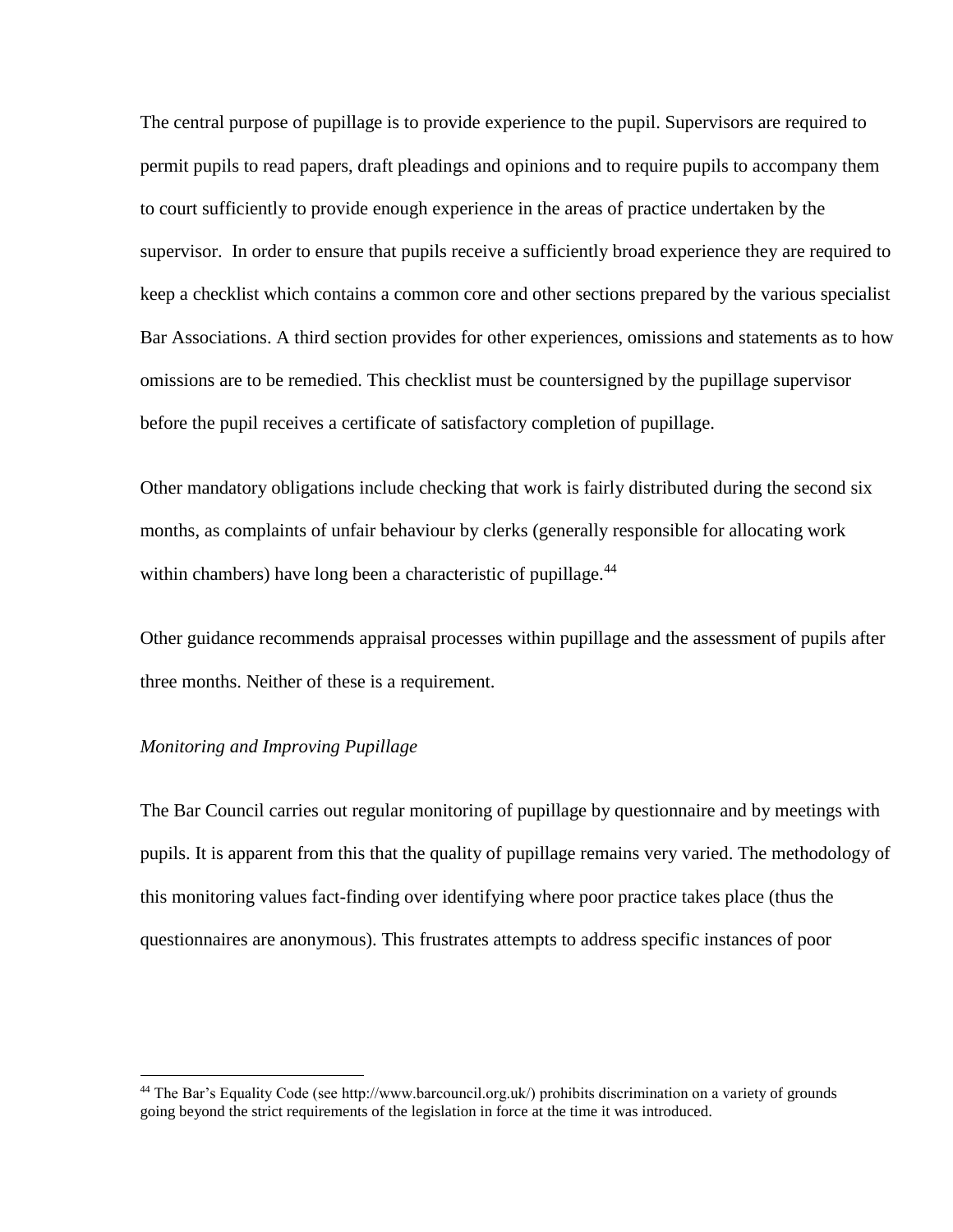practice, although the returns of pupillage checklists etc. does identify some chambers with poor practice.<sup>45</sup>

Although the quality of the pupillage experience varies enormously between chambers there are some inherent problems. Pupillage is not only a training process; it is an extended interview on which existing members of chambers will decide whether to offer a tenancy on completion of pupillage. 'Competitive pupillages' have been commonplace, where it is known throughout that there are fewer tenancies available for all the pupils in chambers in any one year.

You wander round trying to brown nose up to as many members of chambers, and important ones as possible, and I can't think that that is effective. I'm sure it interferes with your work to the extent that you are not interested in your work. You are only interested in the politics of gaining a tenancy.<sup>46</sup>

This may make pupils reluctant to admit a failure to understand something as they want to appear superior to others.

If I was sure that I was staying on I would, on more occasions than I do, say 'look I simply don't understand this, can you explain?' I do that sixty percent of the time now, because you want to learn anyway, but forty percent of the time I cover it up with carefully chosen language. $47$ 

<sup>&</sup>lt;sup>45</sup> There continue to be stories of pupils spending many hours photocopying for other barristers in chambers and being sent to move cars where parking restrictions are tight.

<sup>46</sup> Op. cit. n. 37, p. 67.

<sup>47</sup> Ibid. p. 67.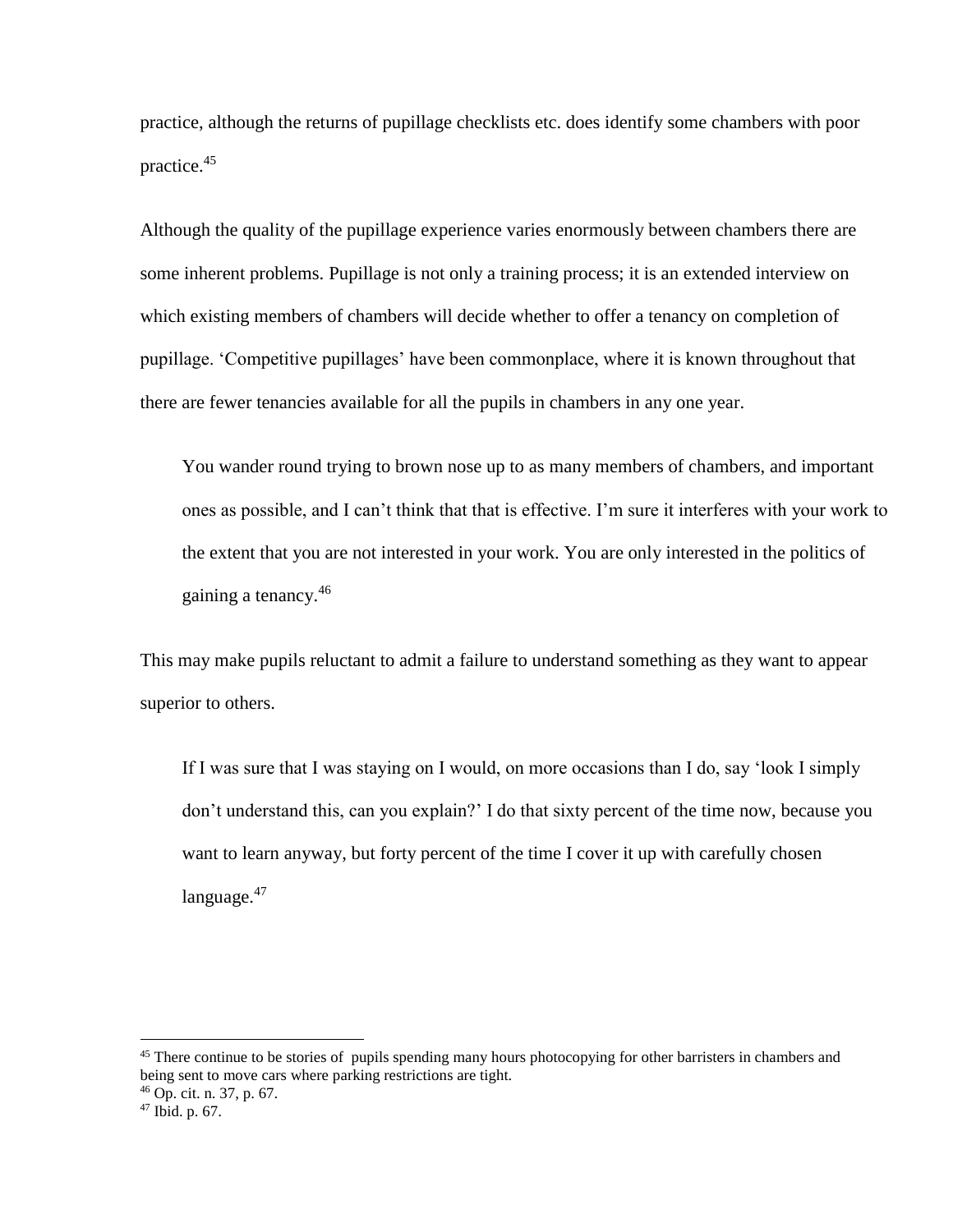This may be based on a misperception by pupils, as the research found tenants generally seeing asking questions as a sign of interest and intelligence. *Good practice in pupillage* suggests that this should be made clear to pupils.<sup>48</sup>

The introduction of funding for pupillage (see below) may reduce the proportion of pupillages which are competitive in this way. However, times may arise when there is a shortage of work and junior tenants may regard pupils as unwelcome competition.

Junior tenants do view you as a threat and if you show ability, solicitors may brief you, whereas higher up they're looking for new blood. They need a safe pair of hands and it takes a while to be aware of chambers politics. It's good to appear dippy to junior tenants and more sharp and switched on to senior tenants. You have to adjust how you appear.

While up to a point this competitiveness is healthy, if it obtrudes on the training function of pupillage it is damaging. It may be that the proposals now being considered by the New York and Arizona State Bars will avoid these problems as there is not the same necessary link with anticipated employment.

Another factor in the value of individual pupillages is the effectiveness of the pupillage supervisor. Some propose training:

I do believe it would help pupils if only trained pupil masters were allowed …. The mere fact that you have managed to survive at the Bar for five years does not qualify you with the right to ruin someone else's life.<sup>49</sup>

<sup>48</sup> Ibid. p. 67.

<sup>49</sup> Ibid. p. 79.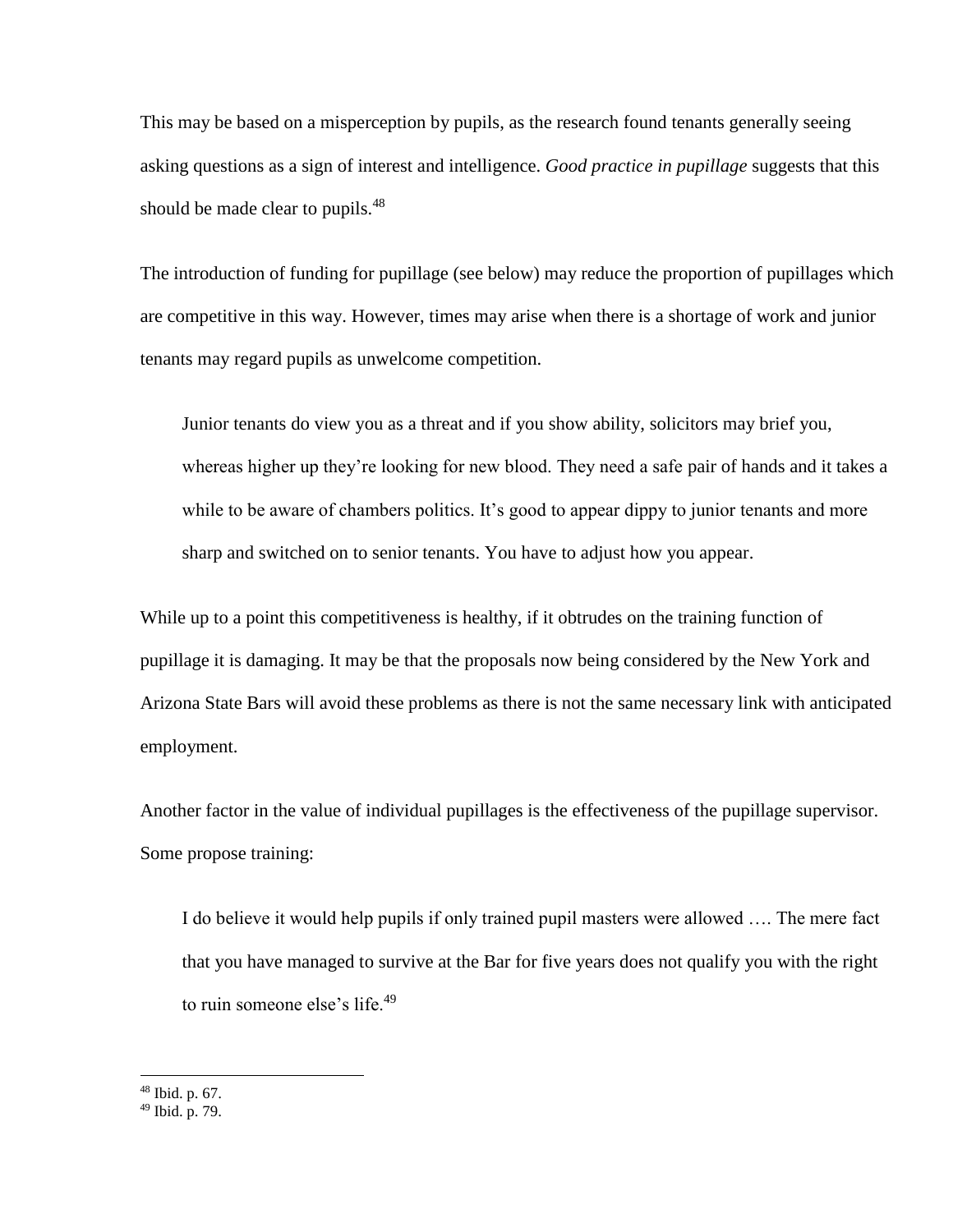There is a concern that introducing a training requirement will seriously reduce the number of people willing to become pupillage supervisors.

## *Funding pupillage*

 $\overline{a}$ 

Recently a major concern has arisen with the funding of education and training for the Bar and the responses to this concern are expected also to address some of the problems with pupillage.

The Bar's limited ability to fund legal education and training led to concerns that it would lose the most able candidates to the solicitor's profession. The high cost of training may also have deterred able applicants from sectors of the community less represented in the profession.

To address this, the Bar has introduced a requirement that all pupillages be funded. Since 1 January 2003, each pupil must receive at least £5,000 in their first six months, and if earnings in the second six months fall below that level they will be made up by chambers. Furthermore, the cost of compulsory courses and reasonable traveling expenses (eg to attend court) will be covered.<sup>50</sup>

It is expected by the Education and Training Department of the Bar Council that the new funding of pupillages will make chambers take their responsibilities more seriously. They will recognize pupils as investments which it is in their interest to train effectively. The Bar Council will continue to monitor pupillage to see whether this prediction will be realised, but recognise limits to the process. The very independence of the Bar (a considerable quality in its own right) and the looser business organisation of chambers make control difficult. It might finally be observed that the practice of paying trainee solicitors during their training contracts (in place for many years) has not dispelled problems as to the quality of those training contracts from the perspective of the Law Society.

<sup>&</sup>lt;sup>50</sup> For a discussion of the concerns which led to these developments see op. cit. n. 18 at pp  $10 - 23$ .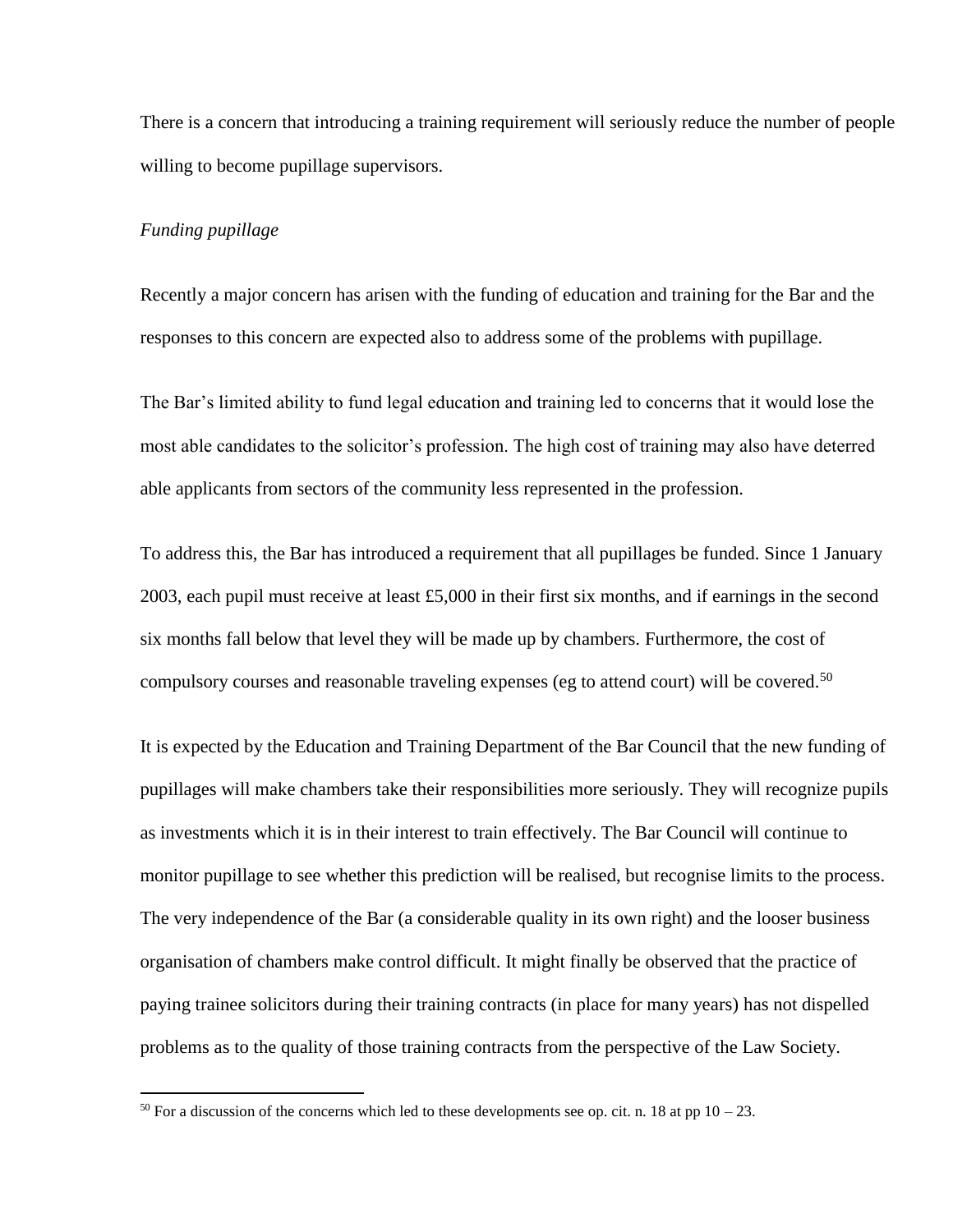## *Apprenticeship – an Overview.*

Whilst the on-job training experienced by both trainee solicitors and pupil barristers is seen by the professions (and by many of the trainees and pupils themselves) as the core of their training process, it is far from perfect. Moreover, systems in place to regulate and monitor it are expensive and often resented by the practitioners on whom they are imposed.

That said, the best examples of both represent the height of young lawyers' learning experiences. While apprenticeship alternatives are not viable (at least in the short term) in the United States context, the characteristics of the best experiences may well be used to inform some of the alternatives now being considered.

## **Qualitative Variables**

 $\overline{a}$ 

Within the framework presented above there have been a number of developments by particular providers of education and training. While not formally required they have been widely welcomed by those engaged in them and by the professions. They might therefore throw some light onto the qualities to be sought in a process of training and accreditation. They generally involve giving students and trainees experience of working with real clients; clinical programmes which, being familiar to colleagues in the USA, I will not explore in detail.<sup>51</sup> Suffice it to say that healthy student law clinics, work placement schemes and Street Law programmes<sup>52</sup> operate in many UK universities.

<sup>51</sup> For an overview of clinical legal education in the UK see op. cit. n.15.

<sup>52</sup> See R Grimes, *Legal literacy, community empowerment and law schools – some lessons from a working model in the UK*. (2003) 37 Law Teacher 273.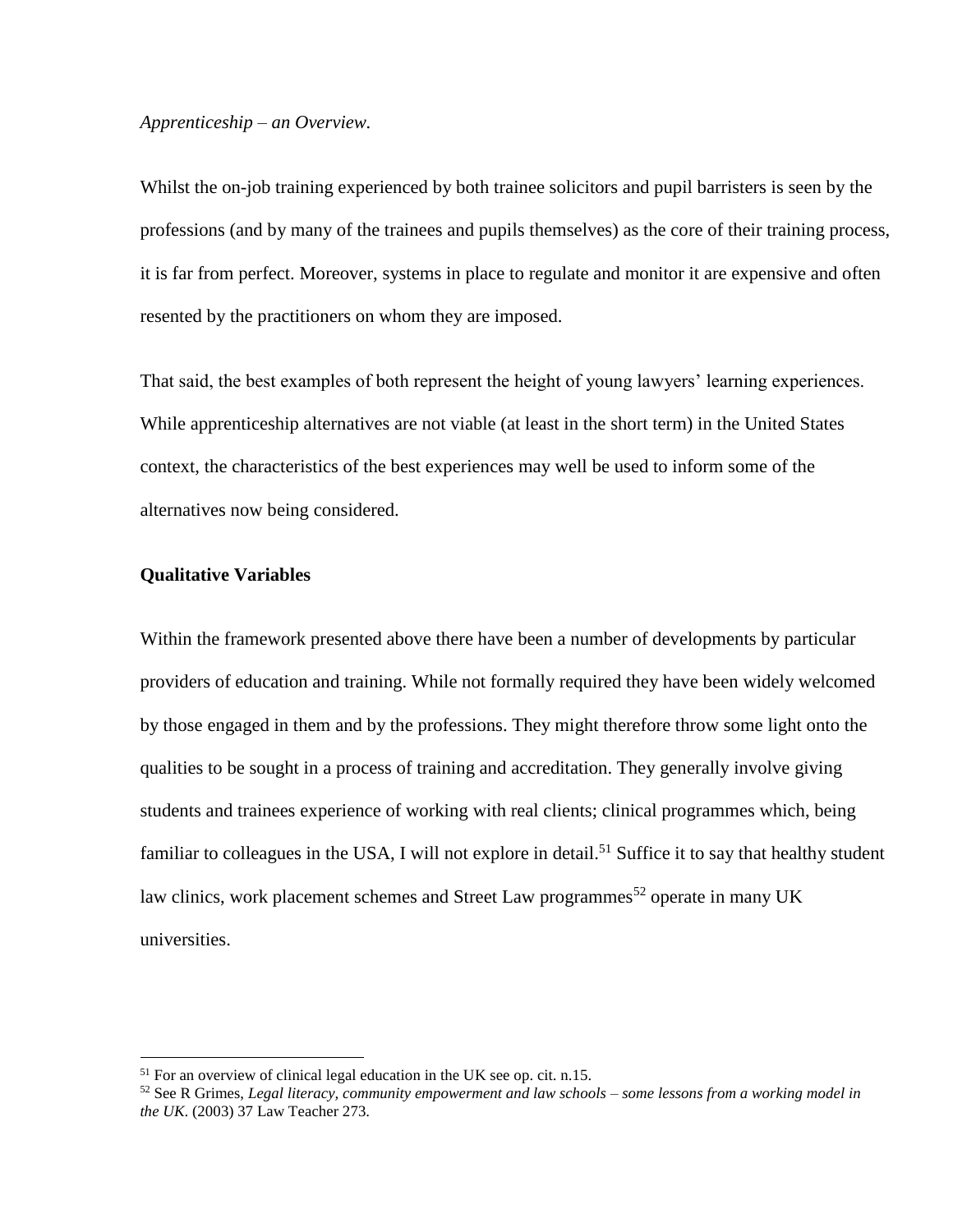What is common to these programmes is that they introduce students (many of whom come from privileged and sheltered backgrounds) to the realities of life for different sections of the community and in particular to the way the law affects those people. They develop effective analytical and communication skills. The advice and representation work goes one stage further to give students experience of doing what lawyers do. Thus a properly designed clinical programme prompts reflection on what has been learned elsewhere, facilitates a critical view of the legal system, profession and approaches to practice and helps to make real the often highly abstract theoretical approaches of critical and contextual scholars.

At the vocational stage clinical approaches are more deeply embedded. Simulated clinical activities play a significant part in both BVC and LPC courses, although they are more dominant on the BVC. Many vocational providers offer opportunities for students to do *pro bono* work alongside their studies.<sup>53</sup> These activities are not formally assessed, but are opportunities for students to improve their skills, experience and understanding, thus enhancing their core studies. To encourage this, our students are given a Professional Development File in which they review and reflect upon their progress on the course. This is reviewed at regular stages by personal tutors and encourages integration of the voluntary with the core learning activities.

Work with real clients has been integrated into the BVC at ICSL. Students take on real cases in the employment tribunals. This is fully assessed and forms a part of their credit towards qualifying as a

<sup>&</sup>lt;sup>53</sup> For an example of clinical opportunities for BVC and LPC students at ICSL see [http://www.city.ac.uk/icsl/,](http://www.city.ac.uk/icsl/) then click 'Pro Bono'.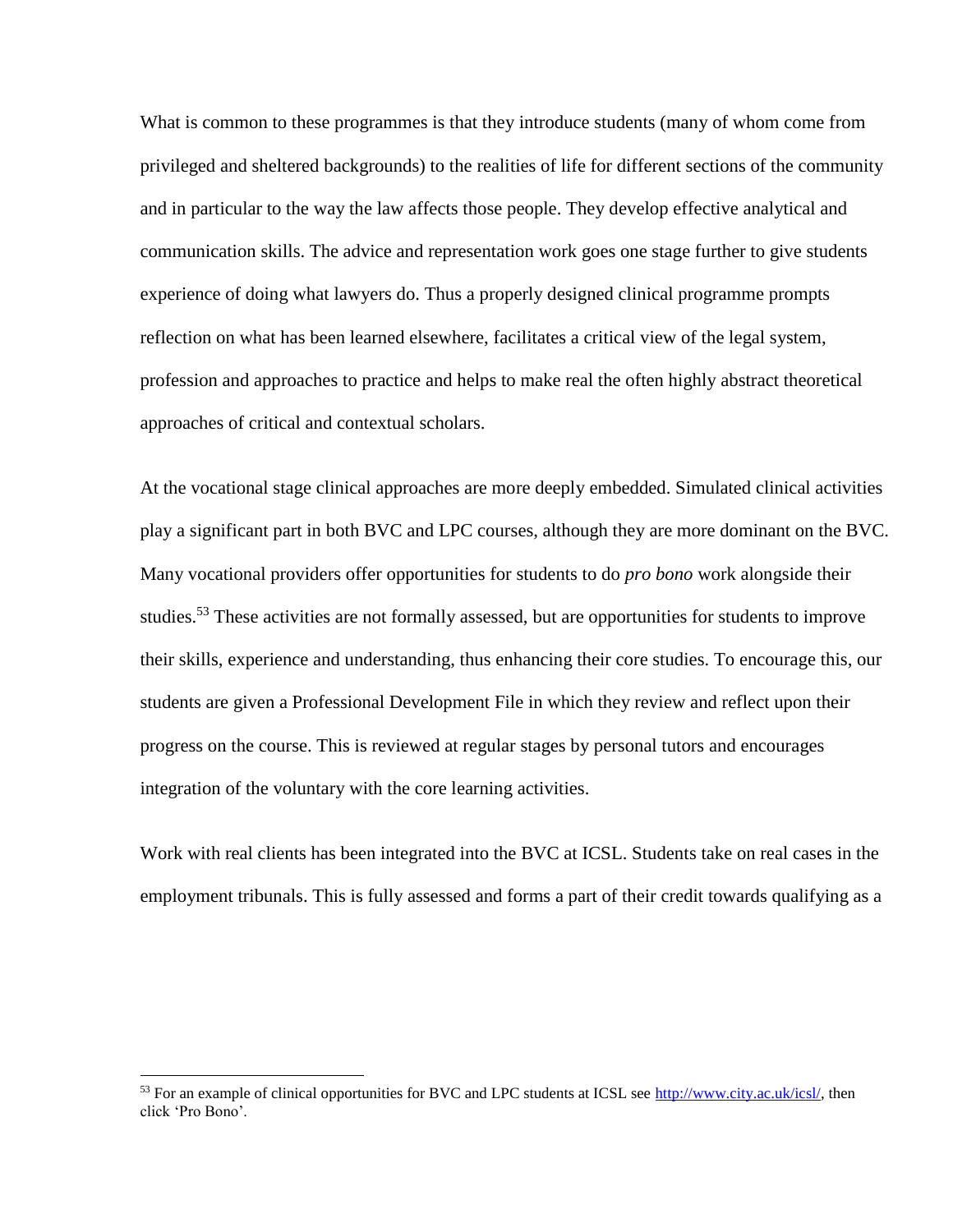barrister.<sup>54</sup> Subsequently some other BVC providers have introduced similar schemes. They are generally highly regarded and provide students with a flying start to their experience of pupillage.

These activities all replace the simulated with the real, which not only provides desirable experience but also the most effective motivation for high-quality work. They offer ways of gaining real experience, which appears to be missing from the current mandatory requirements for professional accreditation in the USA. They are reflected in both the New York and Arizona proposals, although an important difference is that in the UK they are integrated into the academic or vocational course or provided in a controlled and monitored apprenticeship between the end of the course and the start of professional practice. Does this matter? I shall consider this in the next section.

## **Professional Conduct and Ethical Behaviour**

 $\overline{a}$ 

The nature of legal work introduces potential for conflicts and abuse which must be addressed before accreditation. The American profession has probably been more alert to this in recent decades than most, and as I understand it, professional responsibility remains the only compulsory course on the JD. However, it has been widely criticized.

[O]nly three out of forty respondents characterized their ethics course as valuable preparation for legal practice. The vast majority reported that their ethics course merely provided them with formalistic instruction about the rules of professional responsibility that were largely silent on the fundamental contradictions inherent in their practice.<sup>55</sup>

<sup>54</sup> See N. Duncan, *On your feet in the Industrial Tribunal: a live clinical course for a referral profession*, (1996) 14, J. Professional Legal Education, 169.

<sup>55</sup> Granfield, R., 1998: 'The Politics of Decontextualised Knowledge: Bringing Context into Ethics Instruction in Law School', in Economides, K., (ed) 1998: *Ethical Challenges to Legal Education and Conduct*, (Hart, Oxford).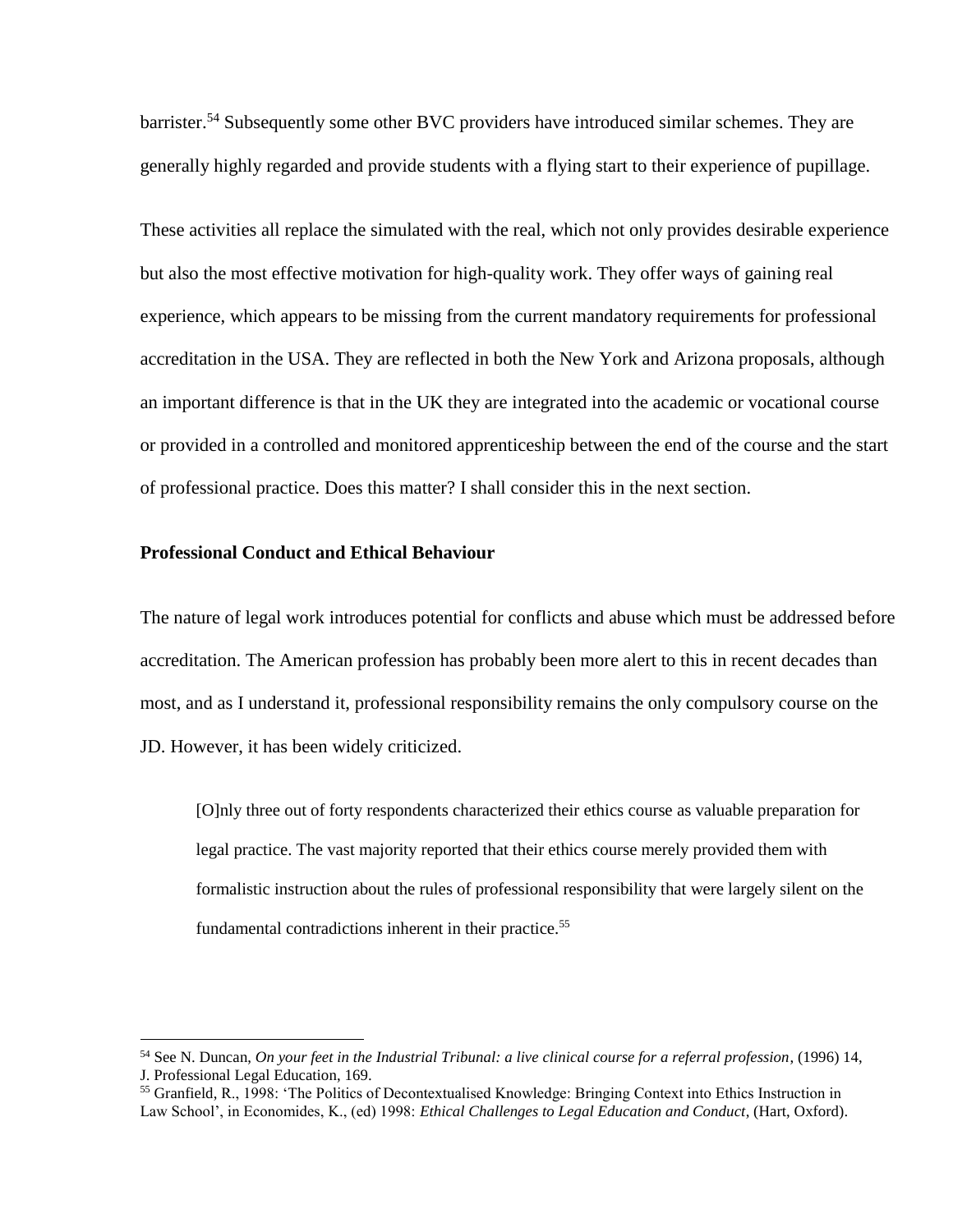We can do better than that by giving students the experience of real clients in all the messy complexity of real cases. In this section I shall report on developments in this field in the UK, together with research and analytical findings from other jurisdictions, in order to make two proposals about the timing and nature of experiences designed to address professional conduct.

## *Timing*

 $\overline{a}$ 

My starting point is the widely-expressed concern that the pressures of the marketplace for legal services are inimical to the highest standards of professional conduct. As Auerbach has said:

Litigation expresses a chilling Hobbesian view of human nature. It accentuates hostility, not trust. Selfishness supplants generosity. Truth is shaded by dissembling. Once an adversarial framework is in place, it supports competitive aggression to the exclusion of reciprocity and empathy.<sup>56</sup>

American and Australian scholars have made related points:

… it is workplace experiences that have the greatest impact on shaping professional behavior. Ethical education may be eclipsed if law students encounter workplaces that are unsympathetic to ethical practice. $57$ 

… for those students whose first significant work place experience is a 'live client' clinical programme, better values, social awareness and motivations are inculcated because students are under the control of legal educators rather than 'the market'.<sup>58</sup>

<sup>56</sup> Auerbach, J. 1983: *Justice without Law?* (Oxford, 1983), p. vii.

<sup>57</sup> Myers, E.W., *'Simple Truths' about Moral Education,* (1996) 45 Am.U.L. 823 at p. 824.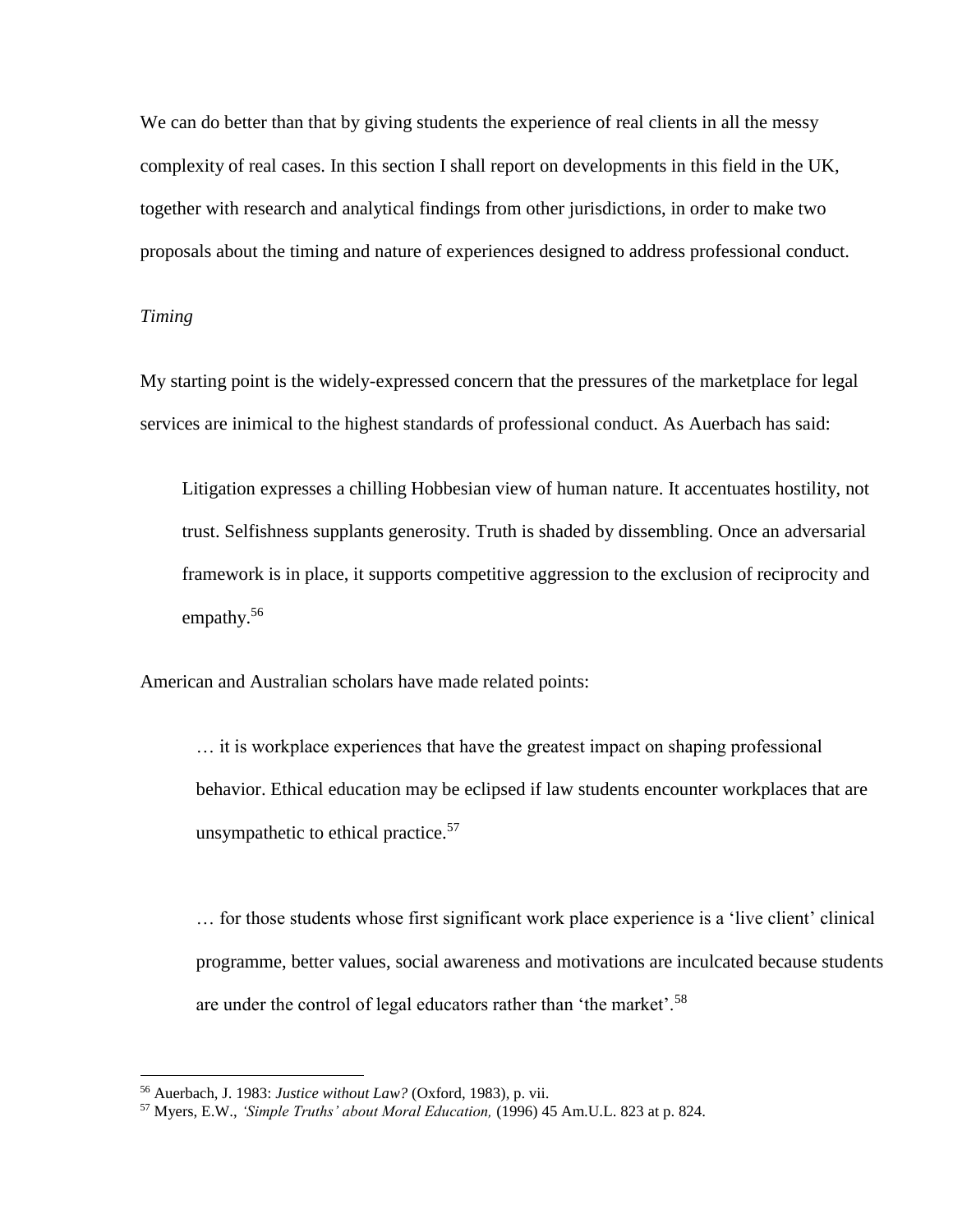This all suggests that students need to be introduced to the underlying principles (and perhaps the details of the Codes themselves) before entering practice, and even before entering a learning environment controlled by practitioners. Note that Evans does not argue that students should be protected from these pressures, rather that they should first experience them in an environment in which it is possible to explore the problems in principle.

## *Nature of the experience*

 $\overline{a}$ 

If it accepted that some form of clinical experience is valuable in addressing ethical issues it needs to be integrated and progressive. Webb has proposed a three-stage approach to fit the structure of UK undergraduate law degrees. In the first year a foundation course would explore as part of its remit the ethics of the English legal system. This lends a values context to the subsequent skills-oriented work. A simulated clinical element would be introduced in the second year which would combine discussion of professional ethics with a study of the major ethical traditions supported by working through realistic and value-laden simulations. The third stage would be a real client clinical course through which supervisors would facilitate students' application of their ideas and understanding of ethical issues to the discussions of how to conduct real cases.<sup>59</sup> Webb has further argued:

Students need to be presented with learning situations which enable them to question their assumptions about their roles as a lawyer and to confront situations both where they must face potential (internal) conflicts between personal and professional ethics and (external) constraints on their capacity to act "morally". The use of experiential methods – hypothetical or live

<sup>58</sup> Evans, A, *The Values Priority in Quality Legal Education : Developing a Values/Skills Link through Clinical Experience* 32. Law Teacher 274 at p.284.

<sup>59</sup> Webb, J., *Inventing the Good: A Prospectus for Clinical Education and the Teaching of Legal Ethics in England and Wales*, 30, Law Teacher p.270.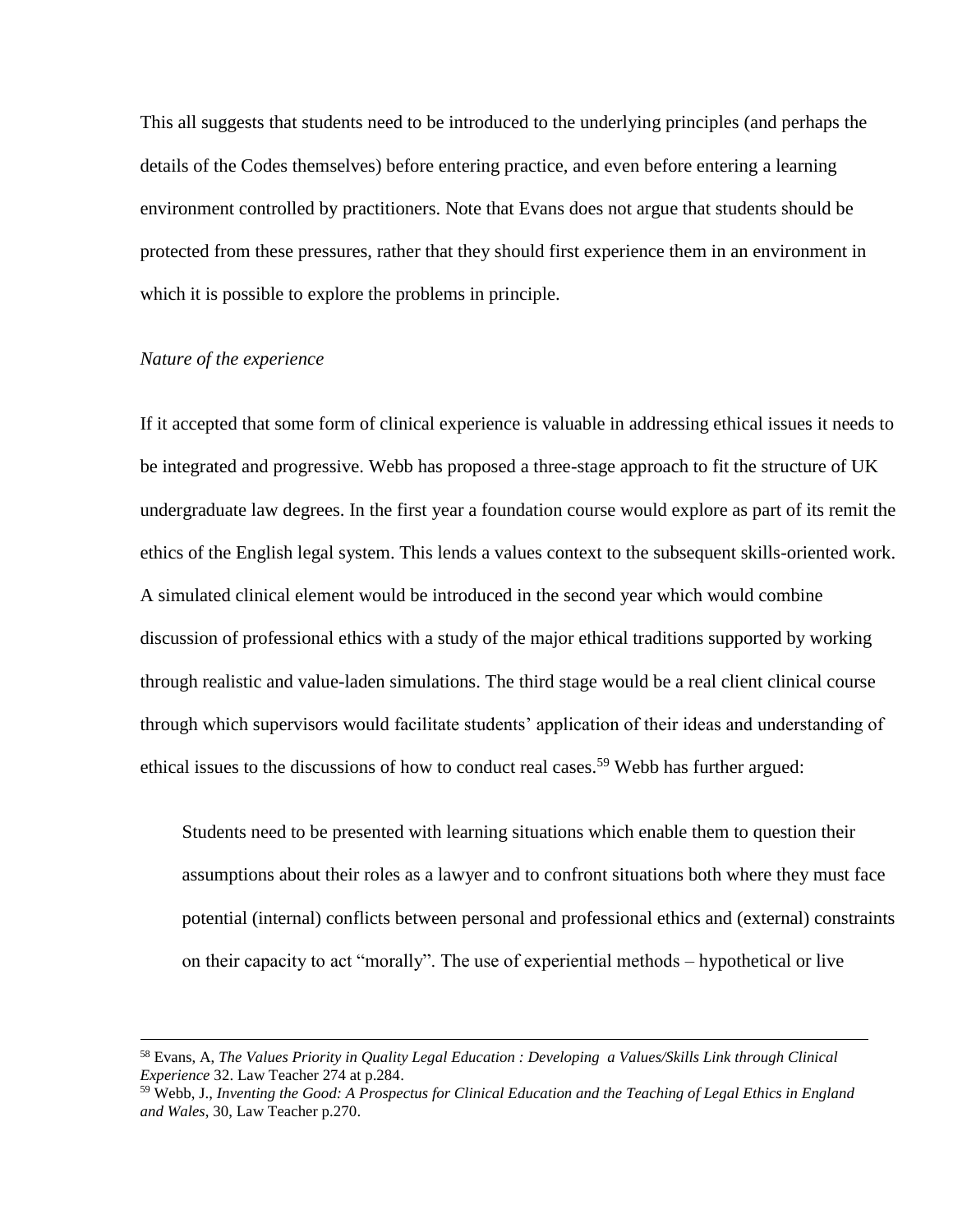dilemmas, role plays and simulations – and of genuine Socratic dialogue in group work are each central to effective developmental learning.<sup>60</sup>

These arguments are readily applicable to the JD programme, and will enable students approaching accreditation to consider their professional and ethical responsibilities in a more critical and focused way.

There is also limited research evidence to suggest that undertaking live clinical work may have a positive effect on students' values, at least on the specific question of access to legal services.<sup>61</sup> I present the following with caution as I do not wish to assert a correlation between those committed to public interest work and those committed to high ethical standards. However, it is probably the case that those with a genuine concern for some of the profession's core values are likely to be willing to consider other core values seriously.

There is considerable research on students' willingness to undertake public interest work. It consistently shows a decline over the three years of the JD. $62$  For example, Stover found that while 33% of first year students rated public interest practice as their ideal first job, three years later the proportion had fallen to 16%. These studies also showed a decline in the importance law students paid to doing pro bono or social reform work. By contrast, Maresh shows evidence that undertaking

 $60$  J. Webb, 'Conduct, Ethics and Experience in Vocational Legal Education: Opportunities Missed', in K. Economides (ed) *Ethical Challenges to Legal Education and Conduct*, (1998) (Hart, Oxford) at 288.

<sup>61</sup> A core value of both the UK and US professions, see ACLEC (op. cit. n. 9, p. 24) and R. MacCrate, *Legal Education and Professional Development – An Educational Continuum: Narrowing the Gap*, 1992, (Chicago: American Bar Association).

<sup>62</sup> C. Kubey, 1976: Three *Years of Adjustment: Where do your Ideals Go?* Juris Doctor, December, p. 34, H. Erlanger & D. Klegon, 1978: *Socialisation Effects of Professional School: the Law School Experience and Student Orientation to Public Interest*, Law and Society Review, vol. 13, p. 1, R. Stover & H. Erlanger, 1989: *Making it and Breaking it: The Fate of Public Interest Commitment during Law School*, (University of Illinois Press, Urbana and Chicago). H. Erlanger, C. Epp, M. Cahill, & K Haines, 1996: *Law Student Idealism and Job Choice: Some New Data on an Old Question*, Law and Society Review, vol. 30:4 p. 851. A. Stone, 1997: 'Women, Law School and Student Commitment to the Public Interest', in Cooper & Trubek *Educating for Justice: Social Values and Legal Education*, (Ashgate, Aldershot) 1997 p. 56.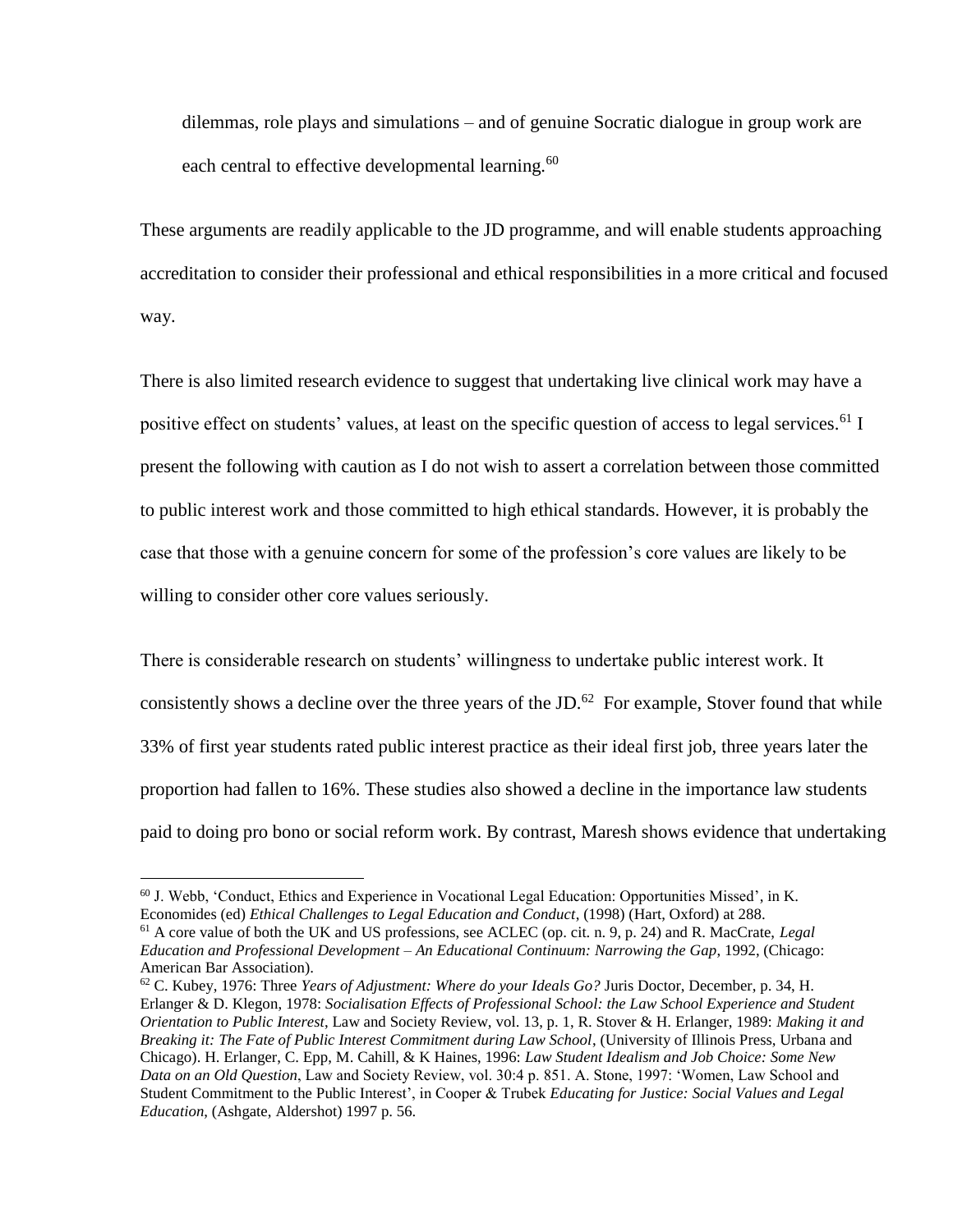a clinical programme with real clients reverses this trend. Over six years she found a consistent tendency for a higher proportion of students to express an interest in public interest work after taking their clinical course than they had before taking it. It might be objected that the students opting for clinical courses would most probably be those motivated towards public interest work. However, this does not explain the *increase* as a result of the experience and the percentage of students expressing the interest before their clinical course was as low as 25% in one year.<sup>63</sup>

Although this is limited evidence it suggests that a coherent programme such as that proposed by Webb, including work with real clients may be more effective than didactic courses on the professional codes. At the very least, students dealing with real cases within their educational experience will necessarily have come into contact with the ethical dilemmas that are endemic in legal practice and will not have been able to evade them. They will have to have taken decisions and actions, rather than merely talking about what they *would* do.

### **Conclusion**

 $\overline{a}$ 

The approach to training and accrediting lawyers in England and Wales is highly regulated and is clearly inappropriate for translation into the US environment. However, the close planning and monitoring provides rich data to inform developments currently being considered. The UK professions see work experience is seen as essential. To that I would add that it should be preceded by a course which addresses not only substantive and adjectival law, but requires clinical experience, both to introduce students to the values of legal practice before they enter the work environment and to provide the groundwork in the development of the skills they will deploy in practice. The New

<sup>63</sup> S. Maresh, , 'The Impact of Clinical Legal Education on the Decisions of Law Students to Practice Public Interest Law', in J. Cooper & L. Trubek, *Educating for Justice: Social Values and Legal Education*, 1997 (Ashgate, Aldershot), p. 154.